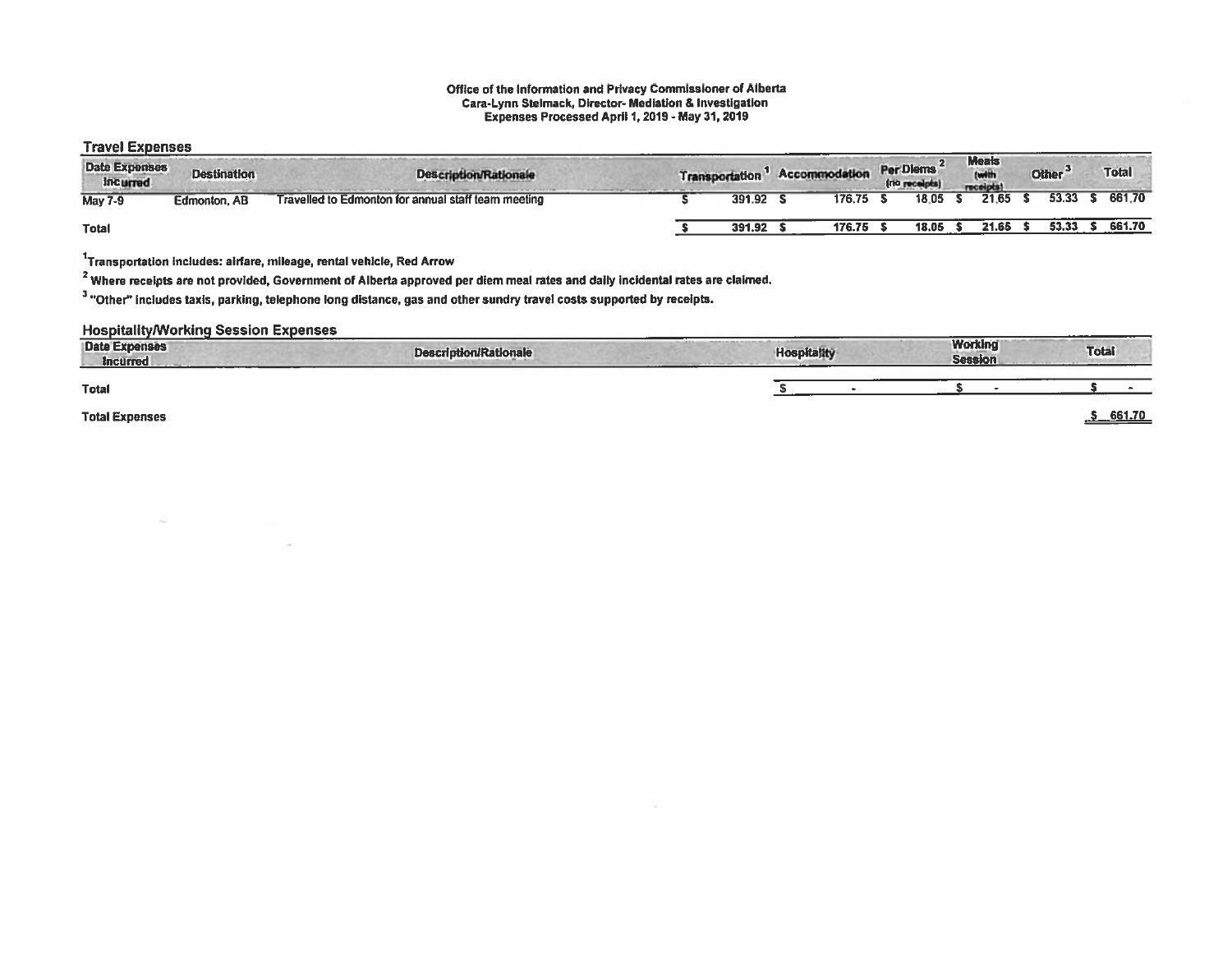# ENTERPRISE RENT <sup>A</sup> CAR, 1036-9 AVENUE SW, CALGARY, AS T2P1L9 (403) 212-5232

### RENTAL AGREEMENT 1---

| <b>RENTER</b>                                     | <b>SUMMARY OF CHARGES</b>                                               |                           |                 |                                                 |           |                |              |
|---------------------------------------------------|-------------------------------------------------------------------------|---------------------------|-----------------|-------------------------------------------------|-----------|----------------|--------------|
| STELMACK, CARA                                    | <b>Charge Description</b>                                               |                           | <b>Date</b>     | Quantity                                        | Per       | Rate           | <b>Total</b> |
| DATE & TIME OUT                                   | TIME & DISTANCE                                                         |                           | $07/05 - 09/05$ | 2                                               | DAY       | \$70.00        | \$140.00     |
| 07/05/2019 01:54 PM                               | <b>REFUELING CHARGE</b>                                                 |                           | $07/05 - 09/05$ |                                                 |           |                | \$0.00       |
| DATE & TIME IN<br>09/05/2019 01:39 PM             |                                                                         |                           |                 |                                                 | Subtotal: |                | \$140.00     |
|                                                   | <b>Miscellaneous Charges/Refunds</b><br>DAMAGE REIMBURSEMENT/DEDUCTIBLE |                           |                 |                                                 |           |                | \$250.00     |
| <b>BILLING CYCLE</b><br>24-HOUR                   | <b>Taxes &amp; Surcharges</b><br><b>GOODS AND SERVICES TAX</b>          |                           | $07/05 - 09/05$ |                                                 |           | 5%             | \$7.10       |
| <b>CAR CLASS CHARGED</b><br><b>FFAR</b>           | <b>VEHICLE LICENSE FEE</b><br><b>RECOVERY</b>                           |                           | 07/05 - 09/05   | 2                                               | DAY       | \$0.96         | \$1.92       |
|                                                   |                                                                         |                           |                 | <b>Total Charges:</b>                           |           |                | \$399.02     |
| VEH #<br>'.S4W<br>VIN#<br>LIC <sub>2</sub>        | <b>Total Estimated Amount Due</b>                                       |                           |                 |                                                 |           |                | \$399.02     |
| <b>KM DRIVEN</b><br>621<br><b>CAR CLASS: PFAR</b> | <b>PAYMENT INFORMATION</b><br><b>AMOUNT PAID</b><br>\$399.02            | <b>TYPE</b><br>Mastercard |                 | <b>CREDIT CARD NUMBER</b><br><b>XXXXXXXXXXX</b> |           | <b>PENDING</b> |              |
| <b>RATE SOURCE ACCOUNT</b>                        |                                                                         |                           |                 |                                                 |           |                |              |

ABGOV - GOVERNMENT OF ALBERTA

59 7.10

the which due to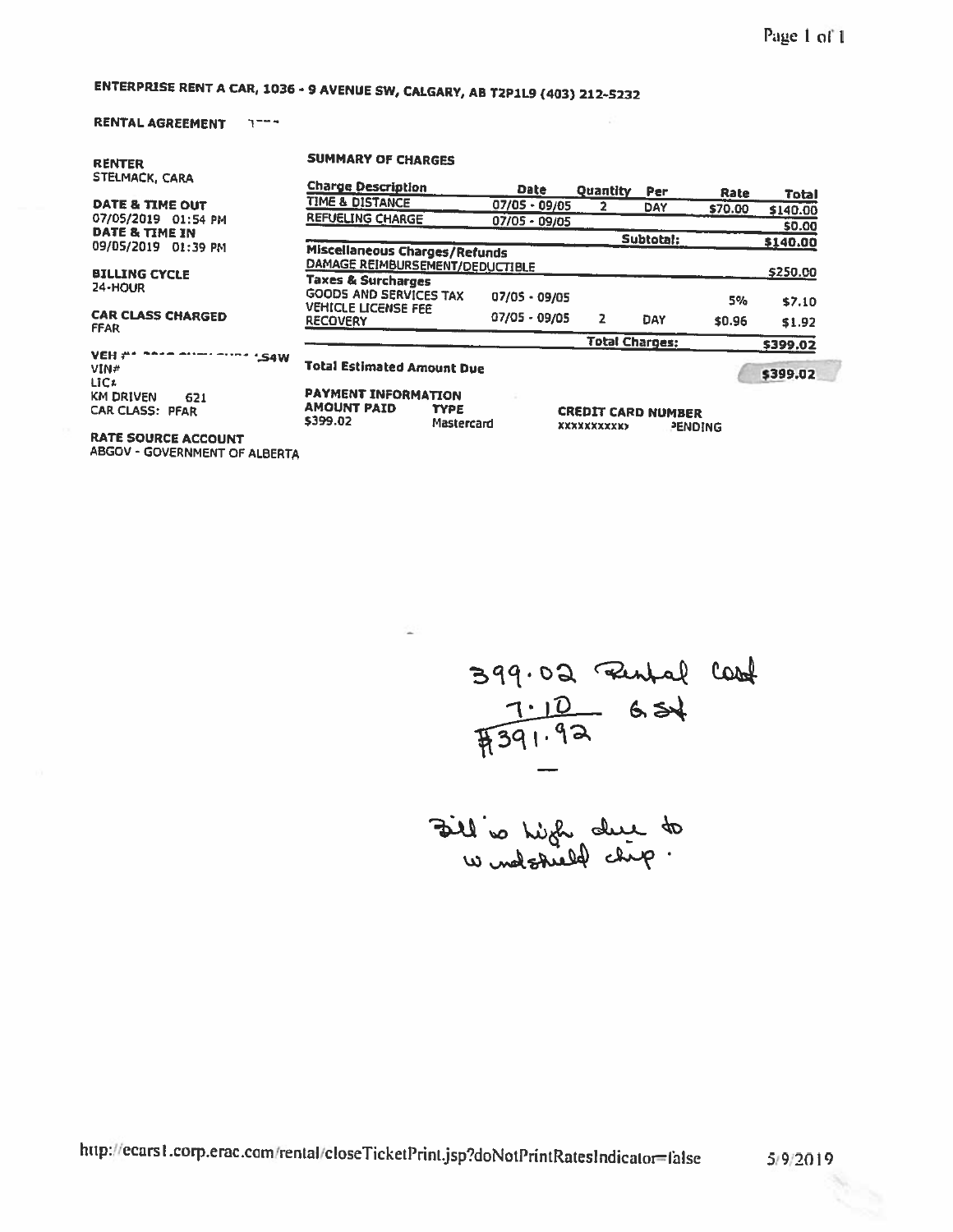MATRIX HOTEL

**Cara Lynn Stelmack** 

| Cara Lynn Stelmack | Room No.       | : 1001       |
|--------------------|----------------|--------------|
| Canada             | Arrival        | $: 05-08-19$ |
|                    | Departure Date | $: 05-09-19$ |
|                    | Folio No.      | :7646687     |
|                    | Conf. No.      | :52416428    |
| Company Name:      | P.O. No.       | ٠            |
|                    |                |              |

Group Name:

### INFORMATION INVOICE

| <b>Date</b>                                  | <b>Description</b>                                                    | <b>Charges</b>                 | <b>Credits</b> |
|----------------------------------------------|-----------------------------------------------------------------------|--------------------------------|----------------|
| 05-08-19<br>05-08-19<br>05-08-19<br>05-08-19 | Room Revenue<br>Destination Marketing Fee<br>Room GST<br>Tourism Levy | 165.00<br>4.95<br>8.50<br>6.80 |                |
| 05-09-19                                     | <b>Mastercard</b><br><b>XXXXXXXXXXXX</b>                              |                                | 185.25         |

| <b>Total Charges</b><br><b>Total Credits</b> | 185.25 | 185,25 |
|----------------------------------------------|--------|--------|
| <b>Balance</b>                               |        | 0.00   |

| Merchant ID     |         | <b>Credit Card #</b>      | <b>XXXXXXXXXXX</b> |
|-----------------|---------|---------------------------|--------------------|
| Transaction ID  | 7125418 |                           |                    |
| Approval Code   | 185658  | <b>Capture Method</b>     | Swined             |
| Approval Amount | 185.25  | <b>Transaction Amount</b> | 185.25             |
|                 |         |                           |                    |

 $#185.35$ <br>8.50 few Gst

Page No.1 of 1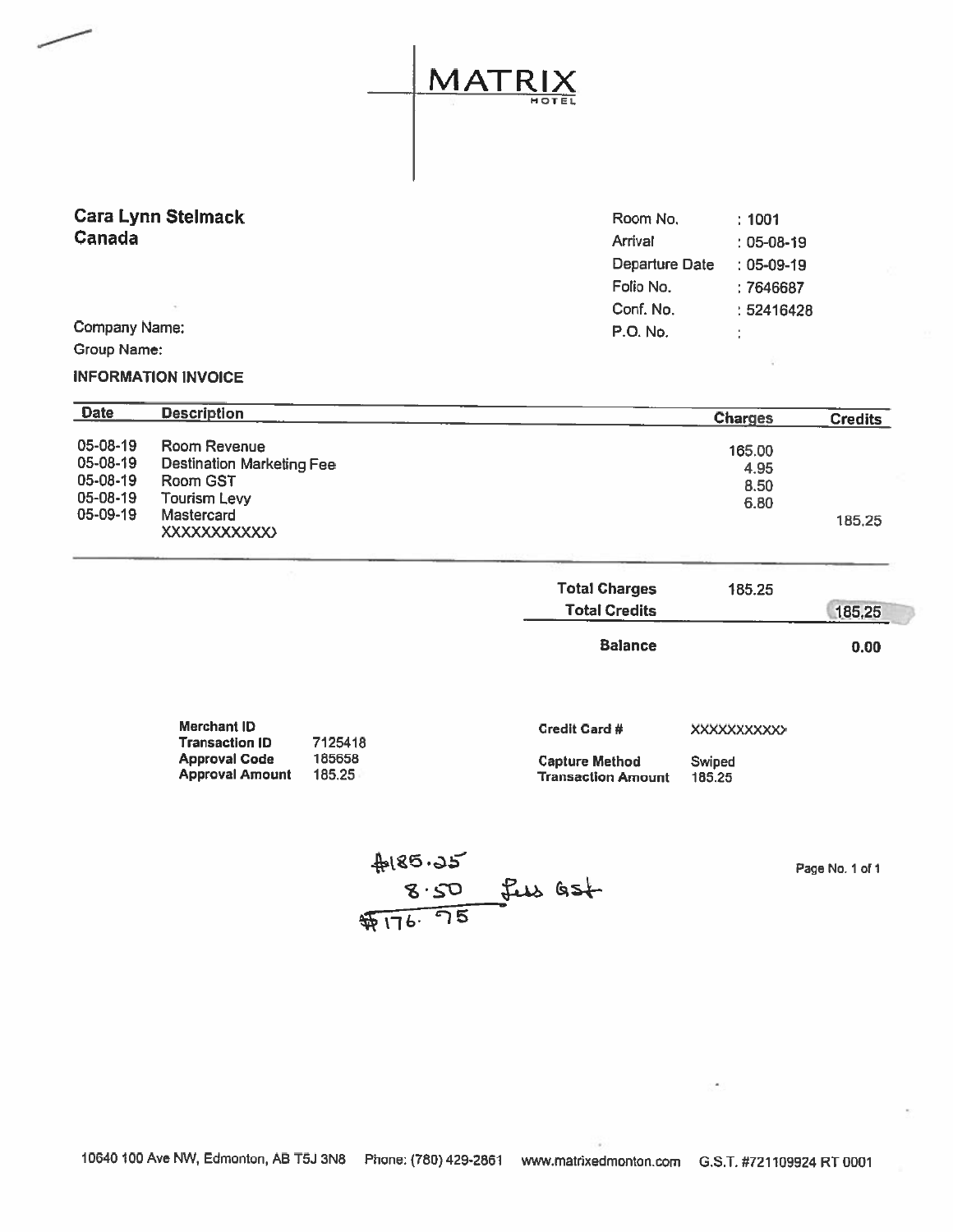# PADMANADI Vegetarian Restaurant PAD1ANADI PEDITANANADI PAD1ANADI PAD1ANADI PAD1ANADI PAD1ANADI PAD1ANADI PAD1ANADI PAD1<br>10740-101 Street EDMONTON AB Edmonton, Alberta <sup>23460790</sup> Phone: 780—428-6399 082346079002 www.padmanadi.com

154 SHAYLA SALE

| Check: 1959<br>Table: $4-1$<br>05/08/2019 07:02PM                                         | Guests: 1                          | 05-08-2019<br><b><i><u><i>AA**********</i></u></i></b><br>Acct $#$<br>Exp. Date 11/th<br>Name: / | 19:51:01<br>RF<br>Card Type VI     |
|-------------------------------------------------------------------------------------------|------------------------------------|--------------------------------------------------------------------------------------------------|------------------------------------|
| 1/2 CAUFLWER BITES<br>1/2 = GENERAL TAO<br>1/2 S-JASMINE RICE<br><b>ROTI CANAI</b><br>2/4 | 4.98<br>6.97<br>1.25<br>4.97<br>۰. | A0000000031010<br><b>VISA CREDIT</b><br>Trace # 220014<br>$lnv.$ # 1959                          | Server 154                         |
| Subtotal<br>G.S.T.<br>Total<br>Due                                                        | 18,17<br>0.91<br>\$19.08           | Auth # 030407<br><b>Sale</b><br>Tip                                                              | RRN 001324014<br>\$19.08<br>\$3.43 |

\*\*\*\*PLEASE PAY SERVER\*\*\*\* / TOTAL \$2251 Thank You<br>\GST# 830 400 255

| 05-08-2019<br>Acct # | 195101<br>RF  |
|----------------------|---------------|
| Exp Date 17/11       | Card Type VI  |
| Name: /              |               |
| A0000000031010       |               |
| VISA CREDIT          |               |
| Trace # 220014       | Server 154    |
| inv. # 1959          |               |
| Auth # 030407        | RRN 001324014 |
| Sale                 | \$19.08       |
| Tip                  | \$3.43        |
|                      |               |

+++++++++++4-+ F+++++++++++ GST# 830 400 255<br>
(GST# 830 400 255<br>
(COLORED-THANK YOU<br>
(COLORED-THANK YOU<br>
(COLORED-THANK YOU)

Order Number: 1959<br>
Petain this copy for your<br>
Customer copy

片 つぶ・2 •Bj os4 $721.65$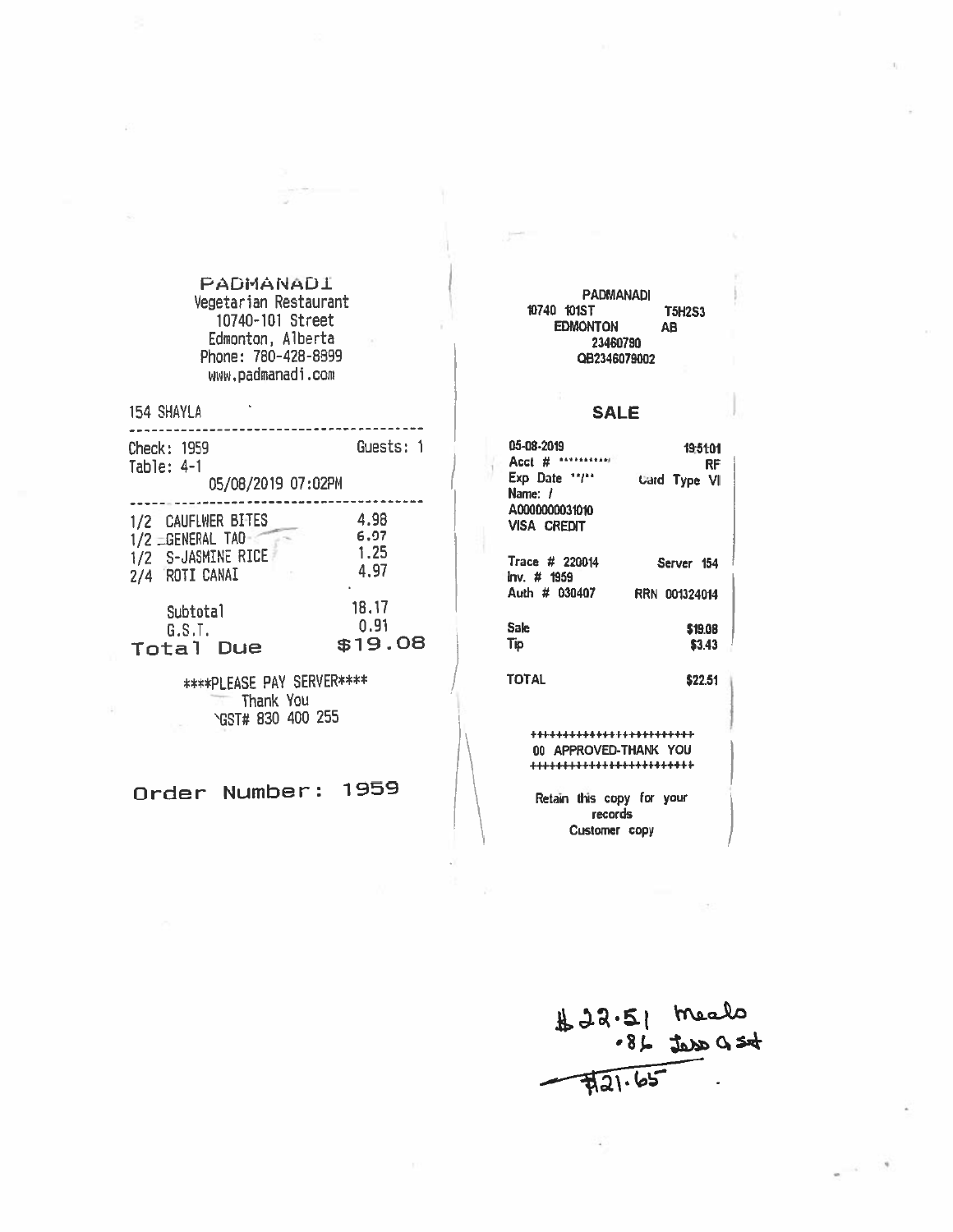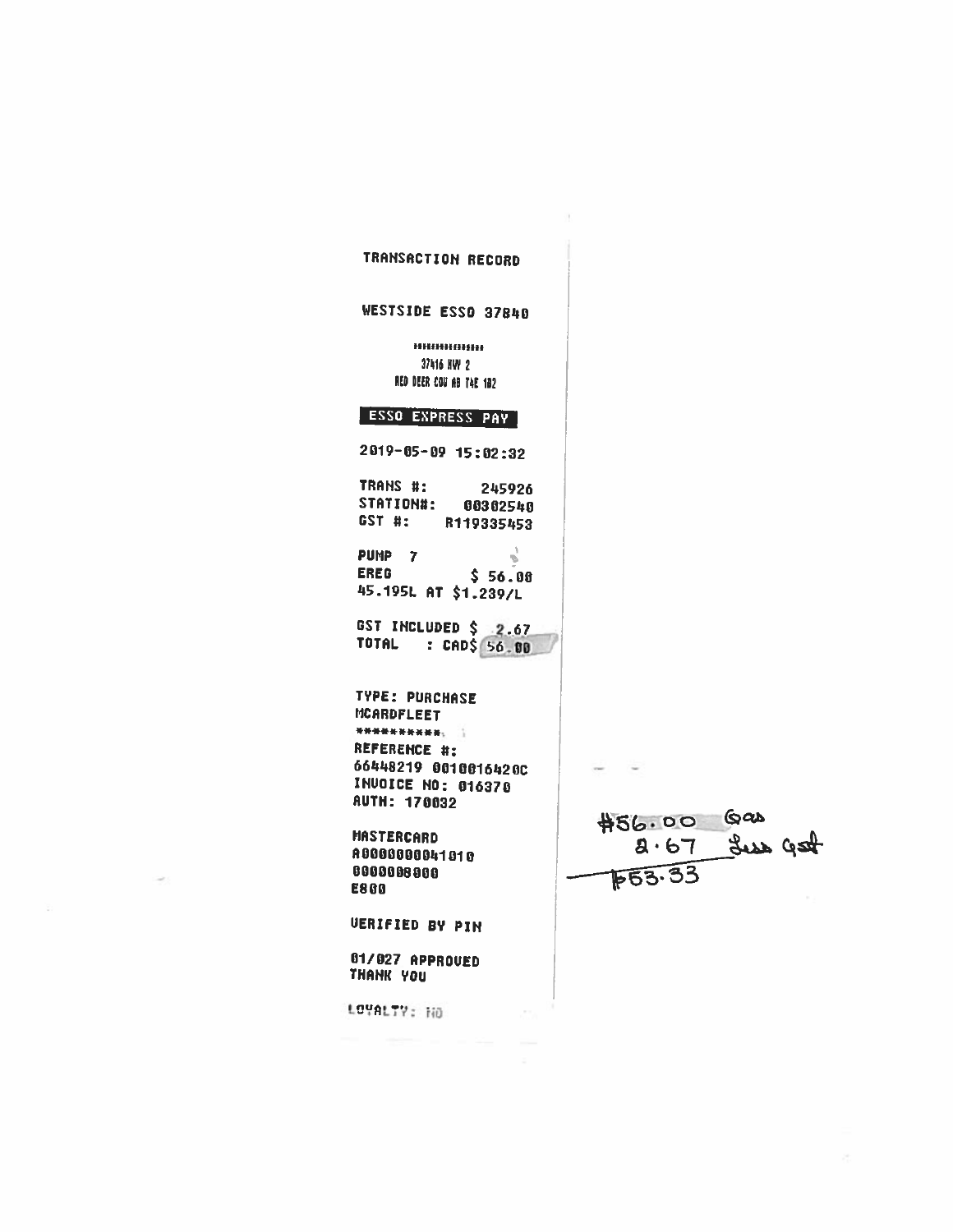#### Office of the Information and Privacy Commissioner of Alberta Cara-lynn Stelmack, Director- Mediation & Investigation Expenses Processed June 1,2019-July 31,2019

### Travel Expenses

| Date Expenses<br><i><b>Incurred</b></i> | <b>Destination</b> | <b>Description/Rationale</b>                                                                                                  | <b>Transportation</b> | Accommodation |        |  |        |       |  |       |            |  |  |  |  |  |  |  |  |  |  |  |  |  |  |  |  | Per Diems<br>(no receipts) |  | <b>Meals</b><br>(with<br><b>receipts)</b> | Other $3$ |  | <b>Total</b> |
|-----------------------------------------|--------------------|-------------------------------------------------------------------------------------------------------------------------------|-----------------------|---------------|--------|--|--------|-------|--|-------|------------|--|--|--|--|--|--|--|--|--|--|--|--|--|--|--|--|----------------------------|--|-------------------------------------------|-----------|--|--------------|
| June 11-14                              | Edmonton, AB       | Attended International Association of Privacy Professionals conference (IAPP)<br>& OIPC office meetings                       | 312.62 S              |               | 465.96 |  | 44.81  |       |  | 33.33 | 856.72     |  |  |  |  |  |  |  |  |  |  |  |  |  |  |  |  |                            |  |                                           |           |  |              |
| July 15-17                              | Edmonton, AB       | Attended various meetings with the Commissioner, staff and potential Senior<br>Information & Privacy Manager (SIPM) candidate | 142.86                |               | 340.64 |  | 55.86  | 25.42 |  | 9.04  | 573.82     |  |  |  |  |  |  |  |  |  |  |  |  |  |  |  |  |                            |  |                                           |           |  |              |
| <b>Total</b>                            |                    |                                                                                                                               | 455.48                |               | 806.60 |  | 100.67 | 25.42 |  | 42.37 | \$1,430.54 |  |  |  |  |  |  |  |  |  |  |  |  |  |  |  |  |                            |  |                                           |           |  |              |

## 1Transportation includes: airfare, mileage, rental vehicle, Red Arrow

<sup>2</sup> Where receipts are not provided, Government of Alberta approved per diem meal rates and daily incidental rates are claimed.

 $3$  "Other" includes taxis, parking, telephone long distance, gas and other sundry travel costs supported by receipts.

### HospitalitylWorking Session Expenses

| <b>Date Expenses</b><br><b>Incurred</b> | <b>START CONTRACTOR</b><br><b>Description/Rationale</b><br><b>STATISTICS</b><br>--------- | <b>Hospitality</b> | Working<br><b>Session</b> | Total              |
|-----------------------------------------|-------------------------------------------------------------------------------------------|--------------------|---------------------------|--------------------|
| <b>Total</b>                            |                                                                                           |                    |                           |                    |
| <b>Total Expenses</b>                   |                                                                                           |                    |                           | 1,430.54<br>______ |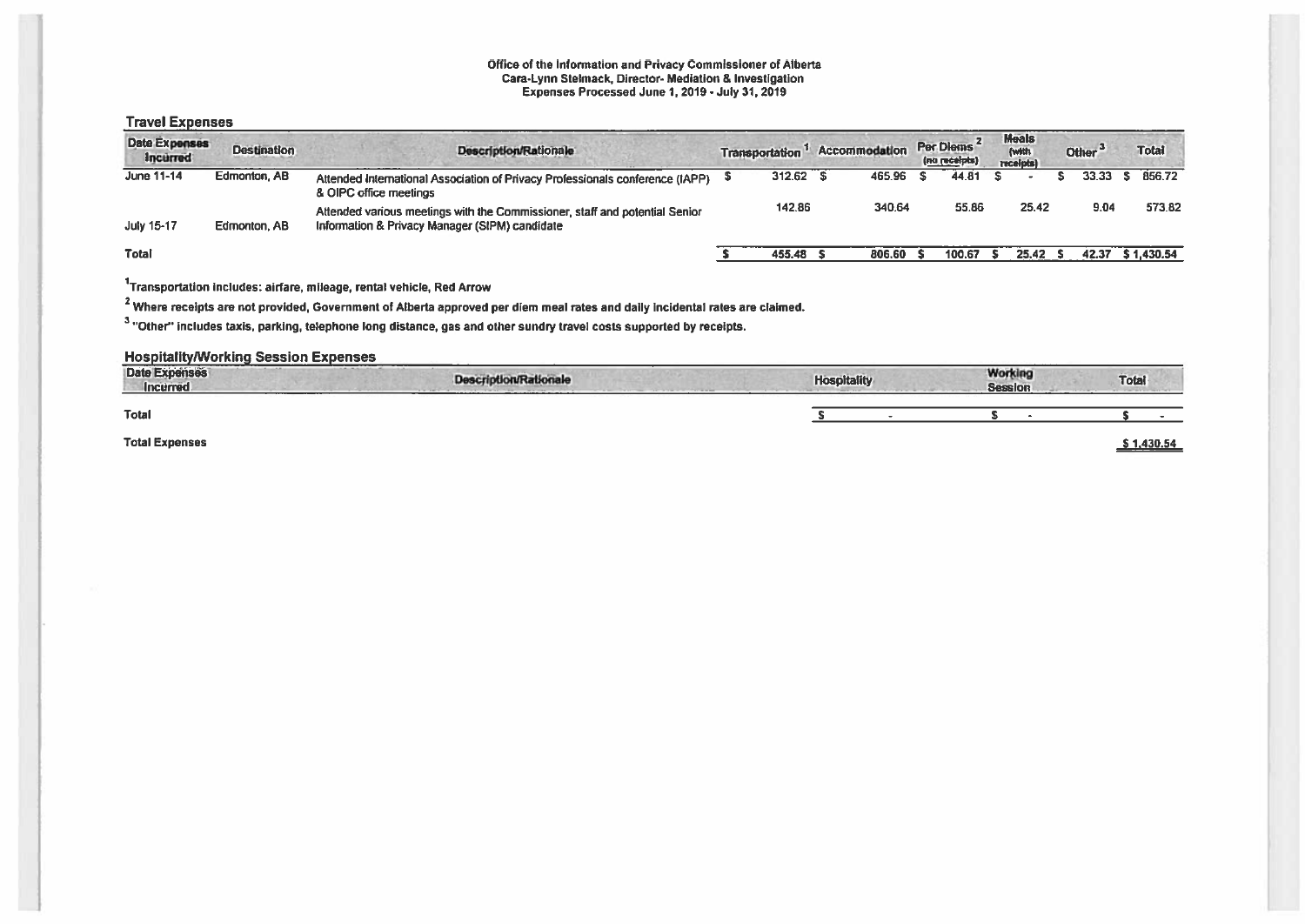River Cree Resort & Casino 30D EAST LAPOTAC BLVD P0 Box 179 ENOCH AB T7X3Y3 1-780484-2121

| Stelmach, Ms Cara Lynn |                |                                  |                  | <b>Confirmation Number:</b> | 34760226-1                    |
|------------------------|----------------|----------------------------------|------------------|-----------------------------|-------------------------------|
|                        |                |                                  |                  | Room Number:                | 8032                          |
| Calgary, Af            |                |                                  |                  | Room Type:                  | <b>GK</b>                     |
|                        |                |                                  |                  | No. of Guests: 1            |                               |
|                        |                |                                  |                  |                             |                               |
| <b>TAX ID</b>          | <b>ARRIVAL</b> |                                  | <b>DEPARTURE</b> | <b>RATE PLAN</b>            | <b>ACCOUNT</b>                |
|                        | 06/11/2019     |                                  | 06/14/2019       | <b>GMERF</b>                | 82248                         |
| DATE                   | CODE           | <b>DESCRIPTION</b>               |                  |                             |                               |
| 06/11/2019             | <b>RMCH</b>    | Room Charge                      |                  |                             | <b>AMOUNT (CAD)</b><br>145.00 |
| 06/11/2019             | <b>DMF</b>     | <b>Destination Marketing Fee</b> |                  |                             | 4.35                          |
| 06/11/2019             | <b>GST</b>     | <b>GST</b>                       |                  |                             |                               |
| 06/11/2019             | TL             | <b>Tourism Levy</b>              |                  |                             | 7.47                          |
| 06/12/2019             | <b>RMCH</b>    | Room Charge                      |                  |                             | 5.97                          |
| 06/12/2019             | <b>DMF</b>     | Destination Marketing Fee        |                  |                             | 145.00                        |
| 06/12/2019             | <b>GST</b>     | <b>GST</b>                       |                  |                             | 4.35                          |
| 06/12/2019             | TL             | <b>Tourism Levy</b>              |                  |                             | 7.47                          |
| 06/13/2019             | <b>RMCH</b>    | Room Charge                      |                  |                             | 5.97                          |
| 06/13/2019             | <b>DMF</b>     |                                  |                  |                             | 145,00                        |
| 06/13/2019             |                | <b>Destination Marketing Fee</b> |                  |                             | 4.35                          |
|                        | <b>GST</b>     | <b>GST</b>                       |                  |                             | 7.47                          |
| 06/13/2019             | π              | <b>Tourism Levy</b>              |                  |                             | 5.97                          |
| 06/14/2019             | <b>MAST</b>    | MasterCard ********              |                  |                             | (488, 37)                     |
|                        |                |                                  |                  | <b>TOTAL DUE:</b>           | 0.00                          |
| <b>TERMS /</b>         |                |                                  |                  |                             |                               |

SIGNATURE /

DATE  $l_{\perp}$ 

 $#488.3 + \frac{1}{100}$ <br>  $32.41$   $+ \frac{1}{100}$   $62+$ 

06/27/2019 **River Cree Resort & Casino River Cree Resort & Casino**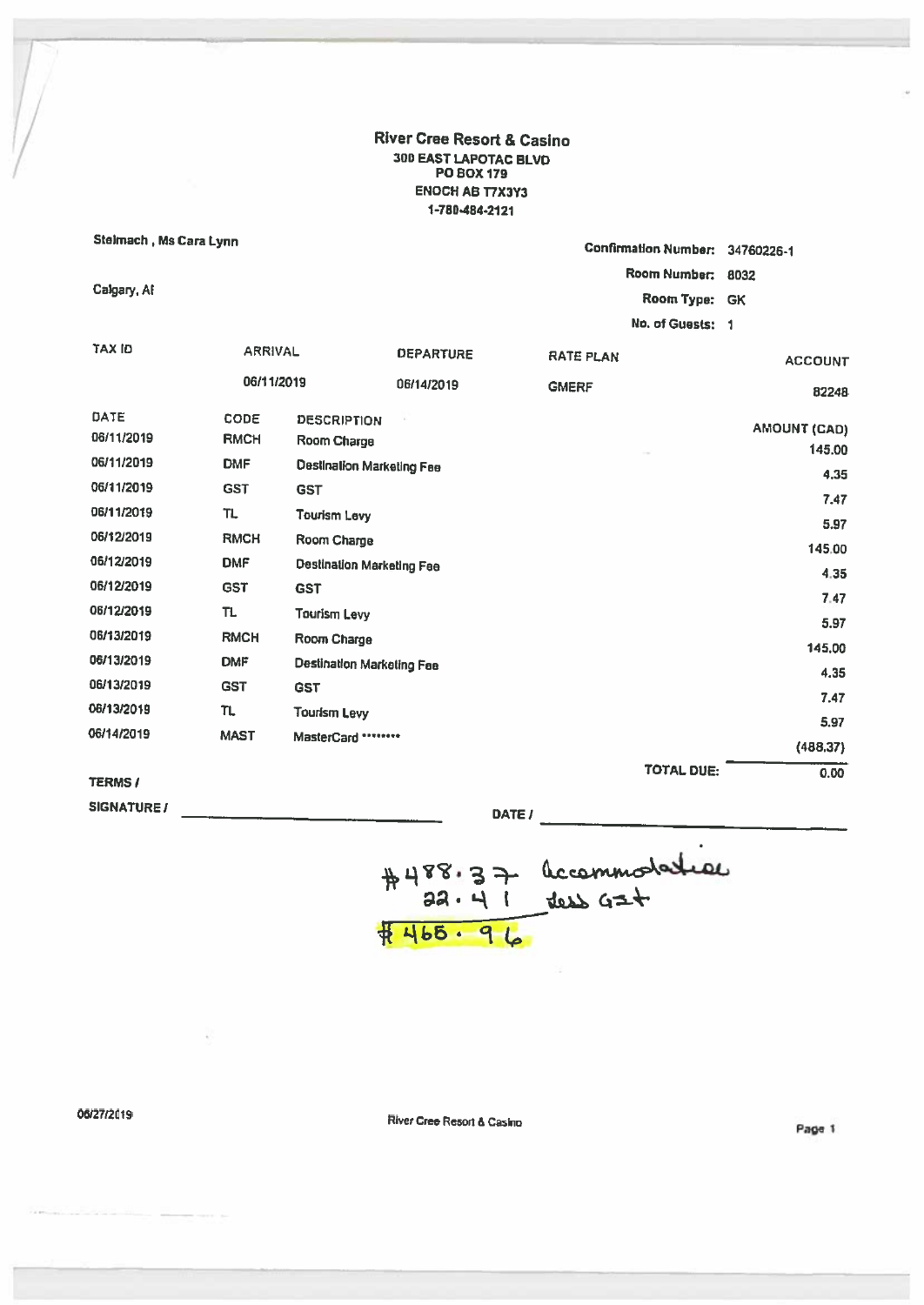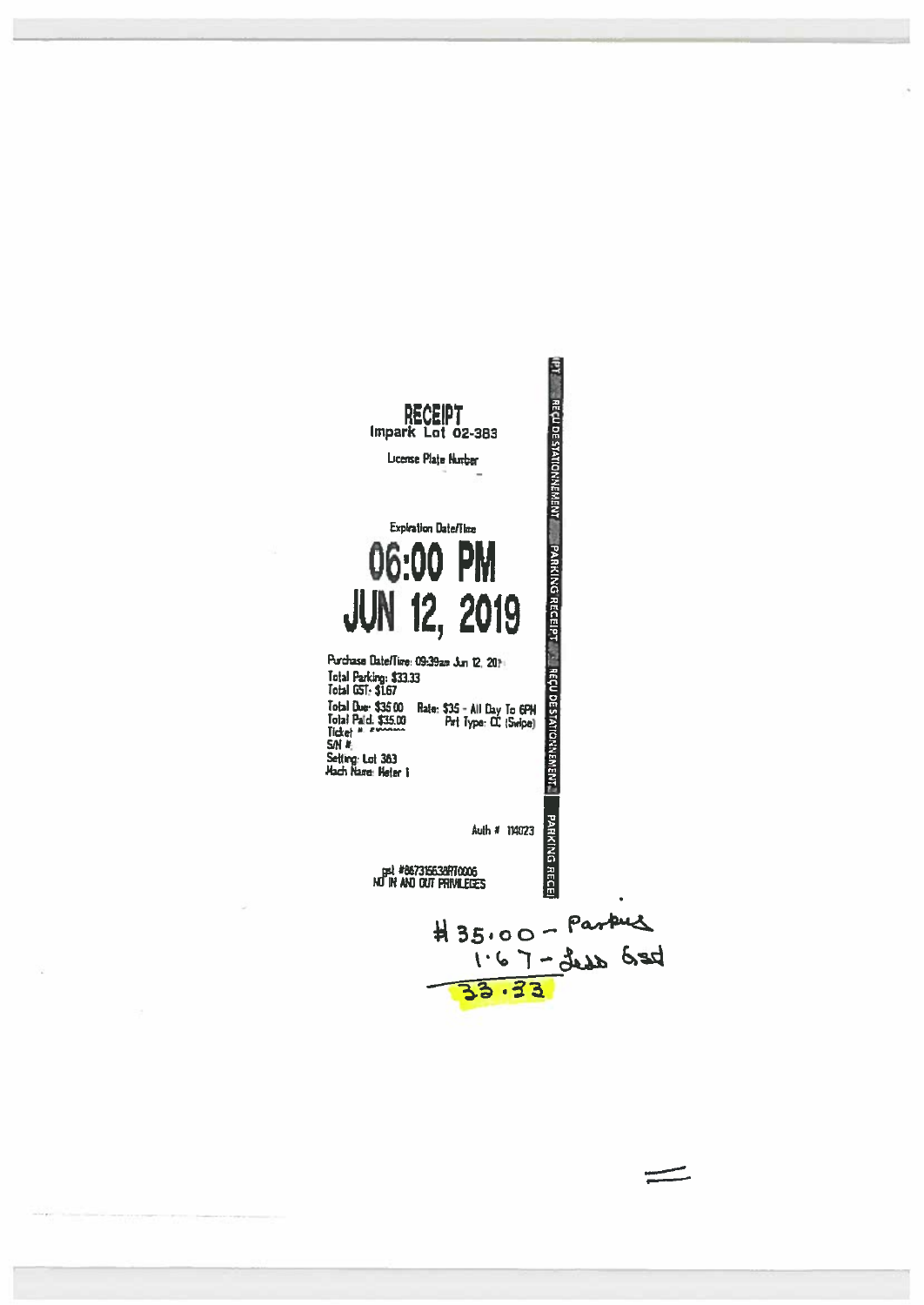| invoice:                                                                                                                                                                                 |       |                   |                     |             |                           |                                         |           |         | Page 1 of 1                      |
|------------------------------------------------------------------------------------------------------------------------------------------------------------------------------------------|-------|-------------------|---------------------|-------------|---------------------------|-----------------------------------------|-----------|---------|----------------------------------|
|                                                                                                                                                                                          |       |                   | 006A                |             |                           | <b>PRIMISSIONE</b>                      |           |         |                                  |
|                                                                                                                                                                                          |       | Officer Approval  |                     |             |                           |                                         |           |         |                                  |
| red orrow                                                                                                                                                                                |       |                   |                     |             |                           |                                         |           |         | <b>INVOICE</b>                   |
| safely<br>Home                                                                                                                                                                           |       |                   | Vendor              |             |                           |                                         |           |         | 2019-07-17                       |
|                                                                                                                                                                                          |       |                   |                     |             |                           | <b>Javment Amount</b>                   |           |         |                                  |
| OFFICE OF INFORMATION & PRIVACY (106908)                                                                                                                                                 | 11 IL |                   | lit fill            | Dept.       | ぜ<br>Program              |                                         |           |         | You can reach us at:             |
| 410, 9925 - 109th STREET                                                                                                                                                                 |       |                   |                     |             |                           |                                         |           |         | Red Arrow - CTO                  |
| EDMONTON, AB T5K 2J8                                                                                                                                                                     | ीलिंग |                   | <b>Project Code</b> |             |                           |                                         |           |         | ral Reservations: 1-800-232-1958 |
| Attn: AUDREY PARKER                                                                                                                                                                      |       |                   |                     |             |                           |                                         |           |         | sales@redarrow.ca                |
|                                                                                                                                                                                          |       |                   |                     |             |                           |                                         |           |         |                                  |
| <b>ORDER#</b><br>ORDERED<br><b>CUSTOMER#</b>                                                                                                                                             | P.O.  | <b>GROUP NAME</b> | <b>DEPARTING</b>    |             | <b>RETURNING</b>          |                                         | SALES REP |         | <b>SALES AGENT</b>               |
| 1976296<br>2019-07-04<br>98/01/19                                                                                                                                                        |       |                   | 2019-07-15          |             | 2019-07-17                |                                         |           |         | <b>CAROLINE</b>                  |
| CALEDM 14:00 YYC*<br>Assigned to: 07B<br>Departs Calgary (CALTO / CTO 205 9 Ave SE) at 14:00<br>on 2019-07-15.<br>Arrives Edmonton (EDMTO / ETO 10014 104 St) at 18:00<br>on 2019-07-15. |       | 4 hrs             |                     | Corporate 1 |                           | 1                                       |           | \$71.43 | \$71.43                          |
| EDMCAL 14:00 YYC*                                                                                                                                                                        |       | 4 hrs 5 mins      |                     | Corporate 1 |                           | $\mathbf{1}$                            |           | \$71.43 | \$71.43                          |
| Assigned to: 05A                                                                                                                                                                         |       |                   |                     |             |                           |                                         |           |         |                                  |
| Departs Edmonton (EDMTO / ETO 10014 104 5t) at<br>14:00 on 2019-07-17.                                                                                                                   |       |                   |                     |             |                           |                                         |           |         |                                  |
| Arrives Calgary (CALTO / CTO 205 9 Ave SE) at 18:05<br>on 2019-07-17.                                                                                                                    |       |                   |                     |             |                           |                                         |           |         |                                  |
|                                                                                                                                                                                          |       |                   |                     |             |                           | <b>BASE PRICE:</b><br><b>DISCOUNTS:</b> |           |         | \$142.86                         |
| Remaining Payments:                                                                                                                                                                      |       |                   |                     |             |                           |                                         |           |         | \$0.00                           |
| <b>INSTALLMENT</b><br><b>AMOUNT</b>                                                                                                                                                      |       |                   | DATE DUE            |             |                           |                                         |           |         |                                  |
| <b>Full Payment</b><br>\$142.86                                                                                                                                                          |       |                   | 2019-07-04          |             | <b>SERVICE CHARGES:</b>   |                                         |           |         | \$0.00                           |
|                                                                                                                                                                                          |       |                   |                     |             | <b>PAYMENTS RECEIVED:</b> | <b>INVOICE TOTAL:</b>                   |           |         | \$142.86<br>\$0.00               |

luggage underneath the coach. Carry on bags include purses, backpacks and laptop bags. Additional luggage will incur additional fees. If you wish to time change, date change, date change or cancel for a full refund – 30 mi

If you wish to change or cancel your booking, please contact a Passenger Experience Representative at 1-800-232-1958.

Thank you for booking with Red Arrow Motorcoach. We appreciate your businessl

Our Core Values: Safety | Customer Service | Resourcefulness | Integrity | Positive Attitude | Team Work | Loyalty | Accountability | Respect | Dedication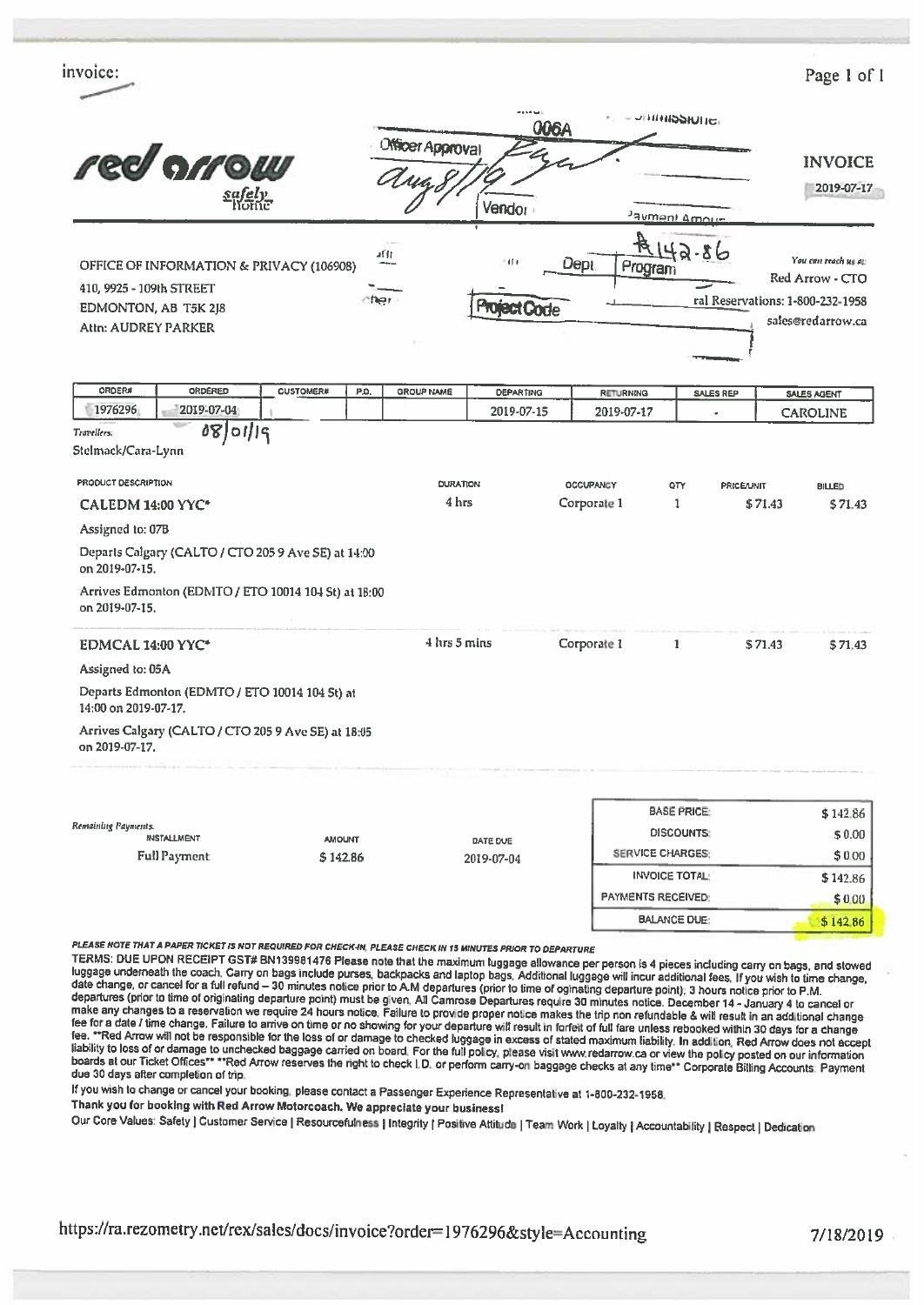| Ms. Cara-Lynn Stelmack<br>2460 801 6th Ave. SW<br>Calgary AB t2p 3w2<br>Canada | Room No.<br>Arrival<br>Departure Date<br>Folio No. | : 0411<br>$: 07-15-19$<br>$: 07-17-19$<br>: 12413847 |
|--------------------------------------------------------------------------------|----------------------------------------------------|------------------------------------------------------|
| Company Name:<br>Group Name:                                                   | Conf. No.<br>P.O. No.                              | : 56609649                                           |

MATRIX

HOTEL

## INFORMATION INVOICE

| <b>Date</b>    | <b>Description</b>               | <b>Charges</b> | <b>Credits</b> |
|----------------|----------------------------------|----------------|----------------|
| $07 - 15 - 19$ | Mz. Lounge - Dinner              | 26.69          |                |
|                | Room# 0411 : CHECK# 1422         |                |                |
| $07 - 15 - 19$ | Room Revenue                     | 159,00         |                |
| $07 - 15 - 19$ | <b>Destination Marketing Fee</b> | 4.77           |                |
| 07-15-19       | Room GST                         | 8.19           |                |
| $07 - 15 - 19$ | Tourism Levy                     | 6.55           |                |
| $07 - 16 - 19$ | Room Revenue                     | 159.00         |                |
| $07 - 16 - 19$ | <b>Destination Marketing Fee</b> | 4.77           |                |
| $07 - 16 - 19$ | Room GST                         | 8.19           |                |
| $07 - 16 - 19$ | <b>Tourism Levy</b>              | 6.55           |                |
| $07 - 16 - 19$ | Mastercard                       |                | 383.71         |
|                |                                  |                |                |

|                                                 |                                  | <b>Total Charges</b><br>383.71<br><b>Total Credits</b>           |
|-------------------------------------------------|----------------------------------|------------------------------------------------------------------|
| Matrix Hotel<br>MZ Lounge<br>10640-109 Avenue   |                                  | <b>Balance</b>                                                   |
| GST # 866344302                                 |                                  |                                                                  |
| 30 THEA                                         |                                  | 357.02 accommodation                                             |
| Check: 1422                                     | Guests: 1<br>0411                | 256.64                                                           |
| U7/15/2019 07:44PM                              |                                  |                                                                  |
| MATRIX BURGER<br>Delivery Charge<br>Grat 18%    | 19.00<br>3.00<br>3.42            | #26.69 meals<br>1.27 Les GSt<br>425.42                           |
| Subtotal<br>G.S.T.<br>Service Chrg<br>Total Due | 19.00<br>1.27<br>6.42<br>\$26.69 | <b>N 383.71</b>                                                  |
| <b>GRATUITY</b>                                 |                                  |                                                                  |
| TOTAL <b>Andrew Street Street Street Street</b> |                                  | 80) 429-2861<br>www.matrixedmonton.com G.S.T. #721109924 RT 0001 |
| $C1$ mation                                     |                                  |                                                                  |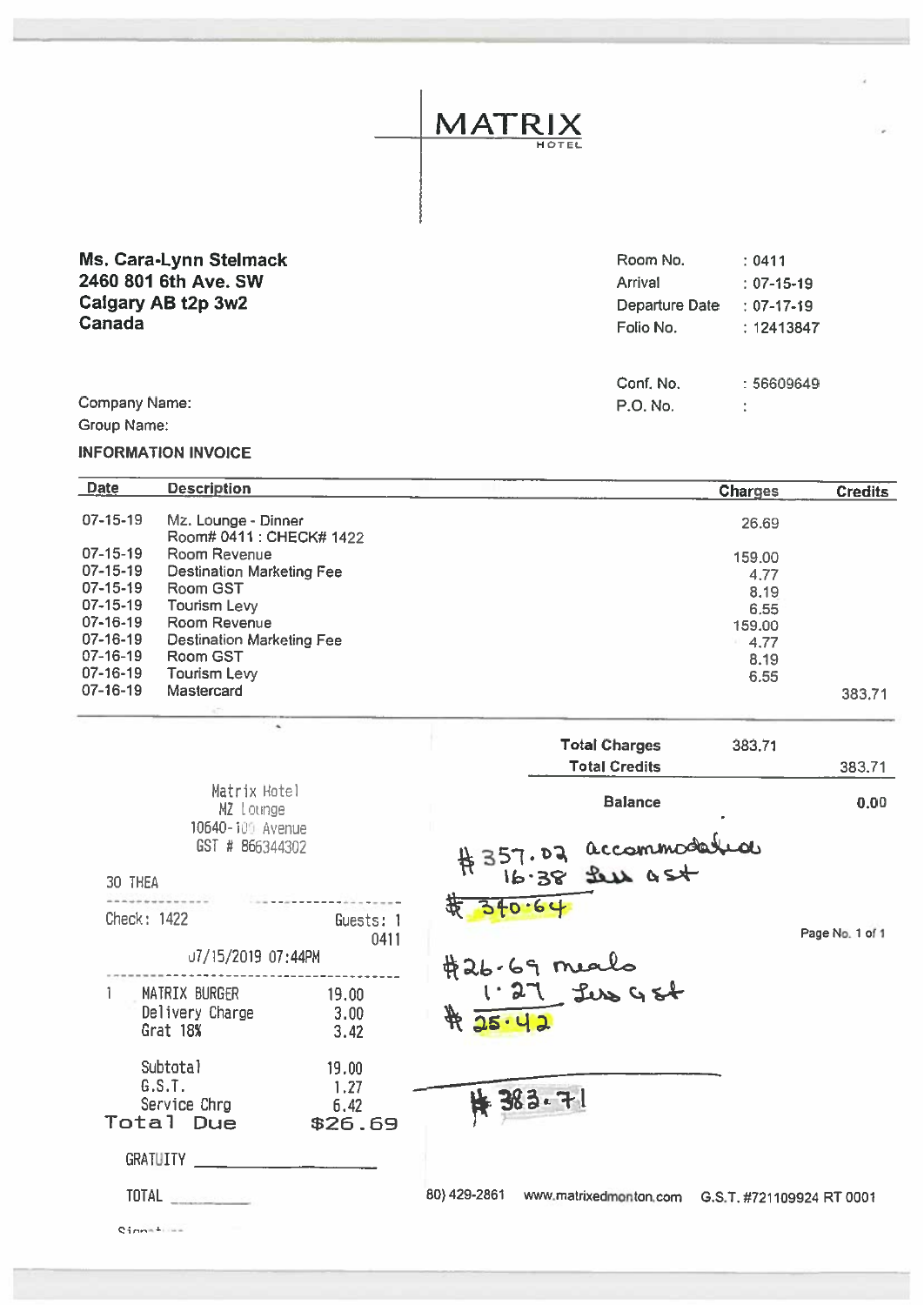# ASSULIATED UAB ALLIED LIMOUSIN 317-41 AVENUE NE<br>CALGARY AB T2E 2N4<br>(403) 299-1111 **CAR#142**

### **SALE**

| №№ 4189233<br>189233<br>$1 + 1 + 1 + 2 - 075$<br>0.113<br>AFPR CODE: 015398<br><b>MASTERCARD</b><br>********* | REF#: 00000002<br>SEQ 075001001002<br>13.41.43 |
|---------------------------------------------------------------------------------------------------------------|------------------------------------------------|
|                                                                                                               | **/**                                          |

# **AMOUNT<br>TIP<br>TOTAL**  $$8.40$ <br> $$1.00$ <br> $$6.40$ <br> $$6.40$

 $00 - APPROVED - 001$ 

MasterCard AID: A000000003 TVR: 00 00 00 00 TSI: E8 00

THANK YOU

CHOTOMEP IMPly

 $<$  Guer $\mu$ 



 $\mathcal{F}$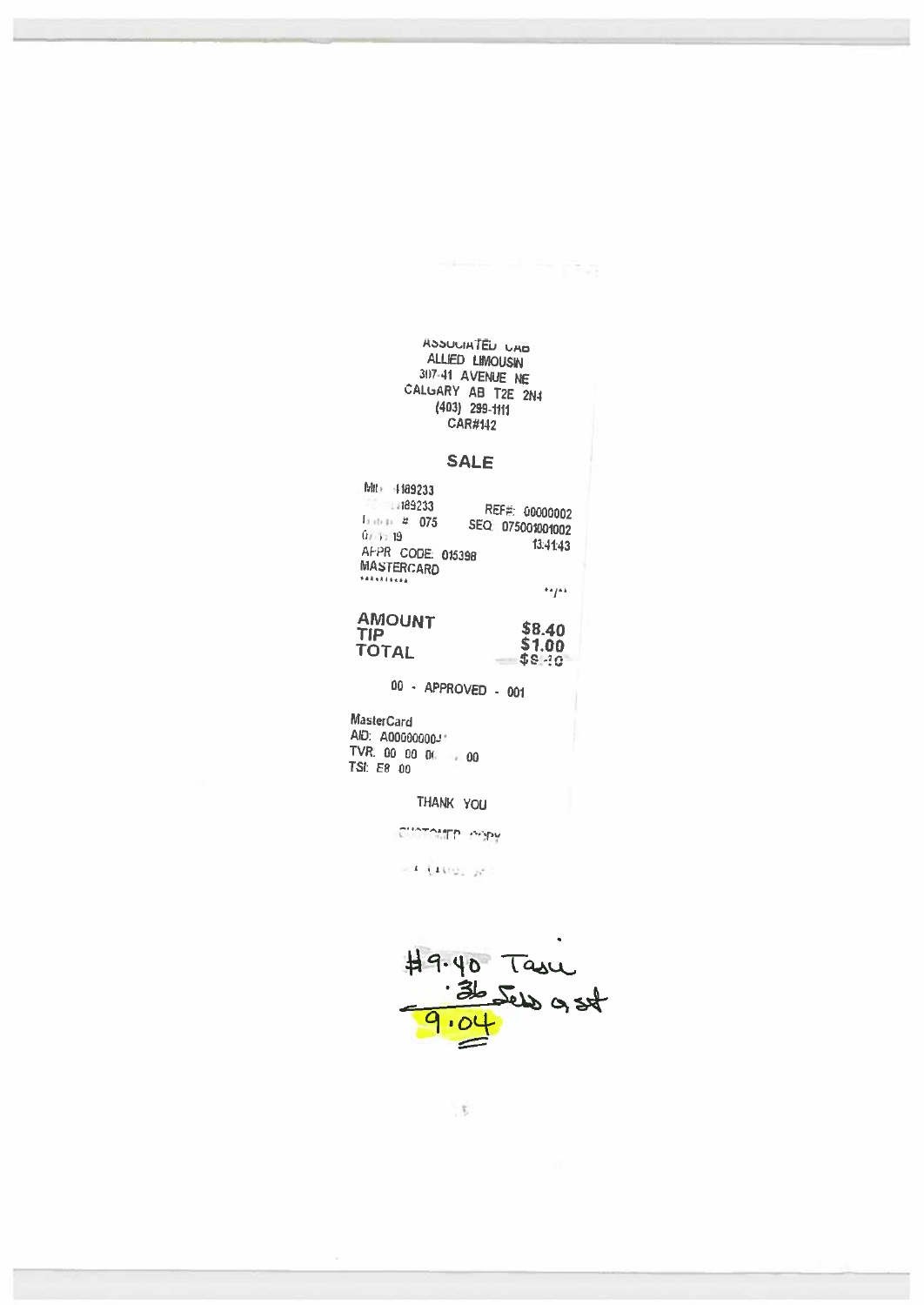#### Office of the Information and Privacy Commissioner of Alberta Care-Lynn Stelmack, Director- Mediation & Investigation Expenses Processed October 1, 2019 - November 30, 2019

### Travel Expenses

| <b>Date Expenses</b><br><b>Incurred</b> | <b>Destination</b> | <b>Description/Rationale</b>                                                              | <b>Transportation</b> | Accommodation | Per Diems <sup>-</sup><br>(no receipts) | <b>Meals</b><br>(with<br>receipts) | Other $3^{\circ}$ | <b>Total</b> |
|-----------------------------------------|--------------------|-------------------------------------------------------------------------------------------|-----------------------|---------------|-----------------------------------------|------------------------------------|-------------------|--------------|
| Oct 21-22                               | Edmonton, AB       | Attended staff meeting, met with the Commissioner & staff onboarding training<br>for FOIP | 142.86                | 146.75        | 44.86                                   | 17.98                              | 9.52              | \$ 361.97    |
| Total                                   |                    |                                                                                           | 142.86                | 146.75        | 44.86                                   | 17.98                              | 9.52              | 361.97       |

## $1$ Transportation includes: airfare, mileage, rental vehicle, Red Arrow

<sup>2</sup> Where receipts are not provided, Government of Alberta approved per diem meal rates and daily incidental rates are claimed.

<sup>3</sup> "Other" includes taxis, parking, telephone long distance, gas and other sundry travel costs supported by receipts.

#### **Hospitality/Working Session Expenses**

| <b>Date Expenses</b><br><b>Incurred</b> | <b>CARLINE</b><br><b>Description/Rationale</b><br>------------- | <b>Hospitality</b><br><b>Contract Contract Contract Contract</b> | <b>Working</b><br><b>Session</b> | <b>Total</b> |
|-----------------------------------------|-----------------------------------------------------------------|------------------------------------------------------------------|----------------------------------|--------------|
| Total                                   |                                                                 |                                                                  |                                  |              |
| <b>Total Expenses</b>                   |                                                                 |                                                                  |                                  | $-361.97$    |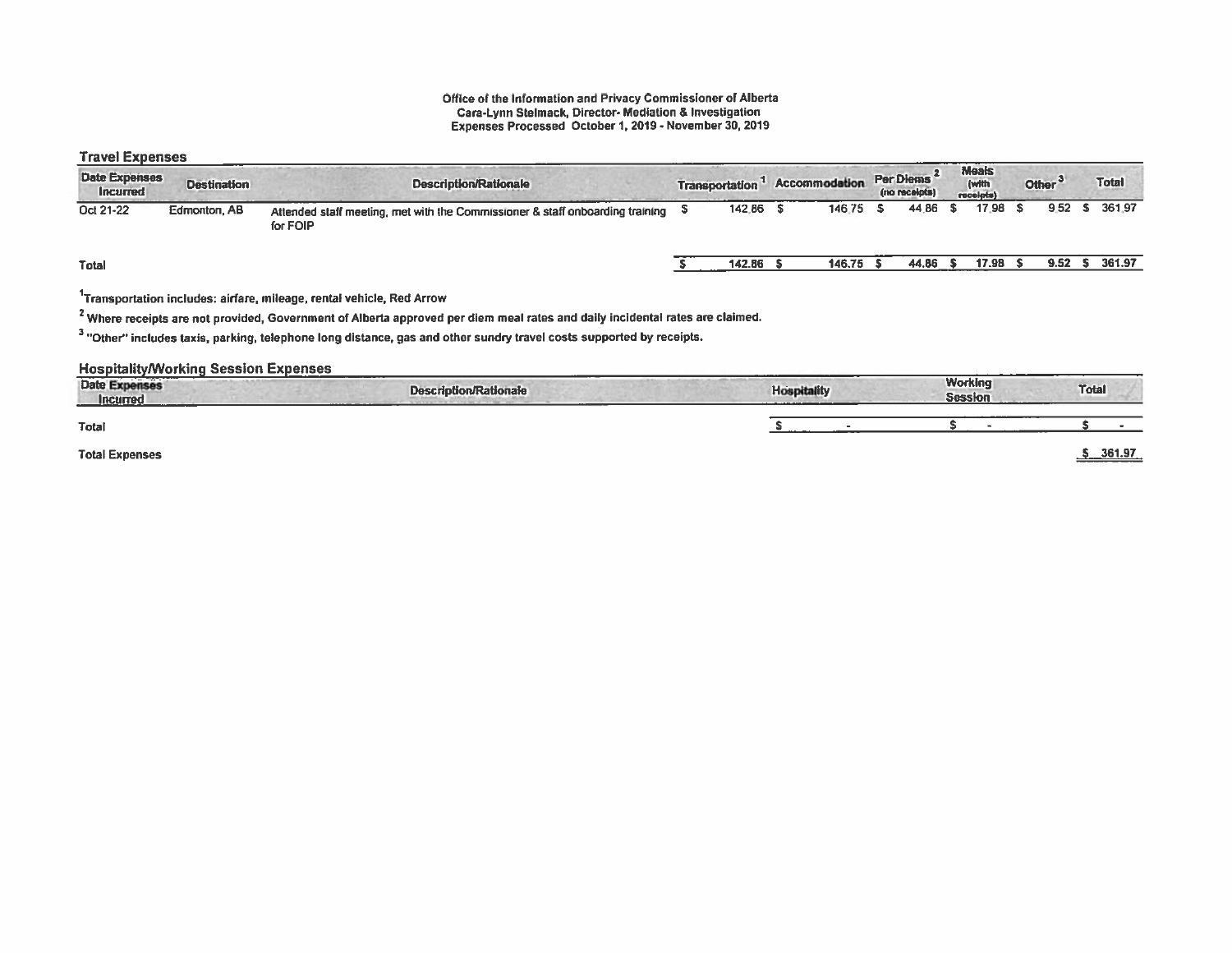

XXXXXXXXX MasterCard 61-22-01 **ST.841**  $\natural$ 9'9 yvel mahuoT 8A  $61 - 12 - 01$  $LL^{\dagger}$ Marketing Fee  $61 - 12 - 01$ 137.00 noitsbomoooA\*  $61 - 12 - 01$ Charges Description Date Credits  $\ddot{\ddot{\phantom{}}\!\!\!}$ Page No. : Invoice No.  $L$  jo  $L$ Membership No. : PC **SOHdl** Rate Code: Canada 26908336 Conf. No. : : Government Alberta Company Calgary T2P 3W2 Group Code 61-ZZ-01 Departure : ÷ Suite 2460  $61 - 12 - 01$ IsvinA  $\ddot{\cdot}$ **nedmulk RIA** JaeW Juo2 svA dJa 108 Cara-Lynn Stelmack Room No. : 703 Folio No. Z9798Z : 10-22-19  $\mathbf{L}$ 

|               |               |                                                                                                                                                                                                      | $j$ een $Z +$<br><b>UMOIUN</b> |                              | ドレ こじ・マコト<br><b>OZ 2\$ %91</b><br>znoitzeggu2 zqiT  |                                           |                                                                                                                                                                                                     |
|---------------|---------------|------------------------------------------------------------------------------------------------------------------------------------------------------------------------------------------------------|--------------------------------|------------------------------|-----------------------------------------------------|-------------------------------------------|-----------------------------------------------------------------------------------------------------------------------------------------------------------------------------------------------------|
|               |               |                                                                                                                                                                                                      |                                |                              | *** blaqnU ***                                      |                                           |                                                                                                                                                                                                     |
|               |               |                                                                                                                                                                                                      |                                | 88'81\$<br>06'0\$<br>86.Tra  |                                                     | Total:<br>XB<br><b>Subtotal</b>           |                                                                                                                                                                                                     |
|               |               | 86.11<br>18, 28 gers 024                                                                                                                                                                             |                                | <b>66.ZS</b><br>86.41.8      | 班当管(III) zeoil2 teeB bbA-<br>A4.Rice Noodle Soup w. | (中<br>設米骨大半.4A<br>Braised Bone Beef       |                                                                                                                                                                                                     |
|               |               |                                                                                                                                                                                                      |                                | (炉来) 9UXOI 9<br><b>Kelly</b> | ESTLGT 8A ,notnomb3<br>JavA 19qast, 80401           | Cara<br><b>ESESI</b><br>85:85:81 91\1S\01 |                                                                                                                                                                                                     |
|               |               |                                                                                                                                                                                                      |                                | 炉来                           | Dagu Rice Noodle                                    |                                           |                                                                                                                                                                                                     |
|               |               | agreement with the issuer.<br>The any part or the full amount of these charges. If<br>bied ed of eeros ons beview for at liid and refuge that are a series there is the contract the contract of the |                                |                              | PETER OWN. THE CONDUCTIONS IN .                     |                                           | a credit card charge, I fur<br>ve edt ni eldsil yllsnoareg<br>I have received the good:                                                                                                             |
|               |               | #IHG.75 PEON YOR                                                                                                                                                                                     |                                |                              |                                                     |                                           | Guest Signature:                                                                                                                                                                                    |
|               | 00.0          | <b>Balance</b>                                                                                                                                                                                       |                                |                              |                                                     |                                           | We look forward to welcoming you back soon.                                                                                                                                                         |
| <b>SZ'97L</b> | <b>SZ'971</b> | <b>IsioT</b>                                                                                                                                                                                         |                                |                              |                                                     |                                           | your account. Please tell us about your stay by writing a review here - www.ihg.com/reviews.<br>Thank you for staying that the lifty had a building for this stay will automatically be credited to |

0609-97t (081) xel 0c

aA ,notnon.

**PONERED BY MEMBIRICA** 

09 65 4302

1862.62.18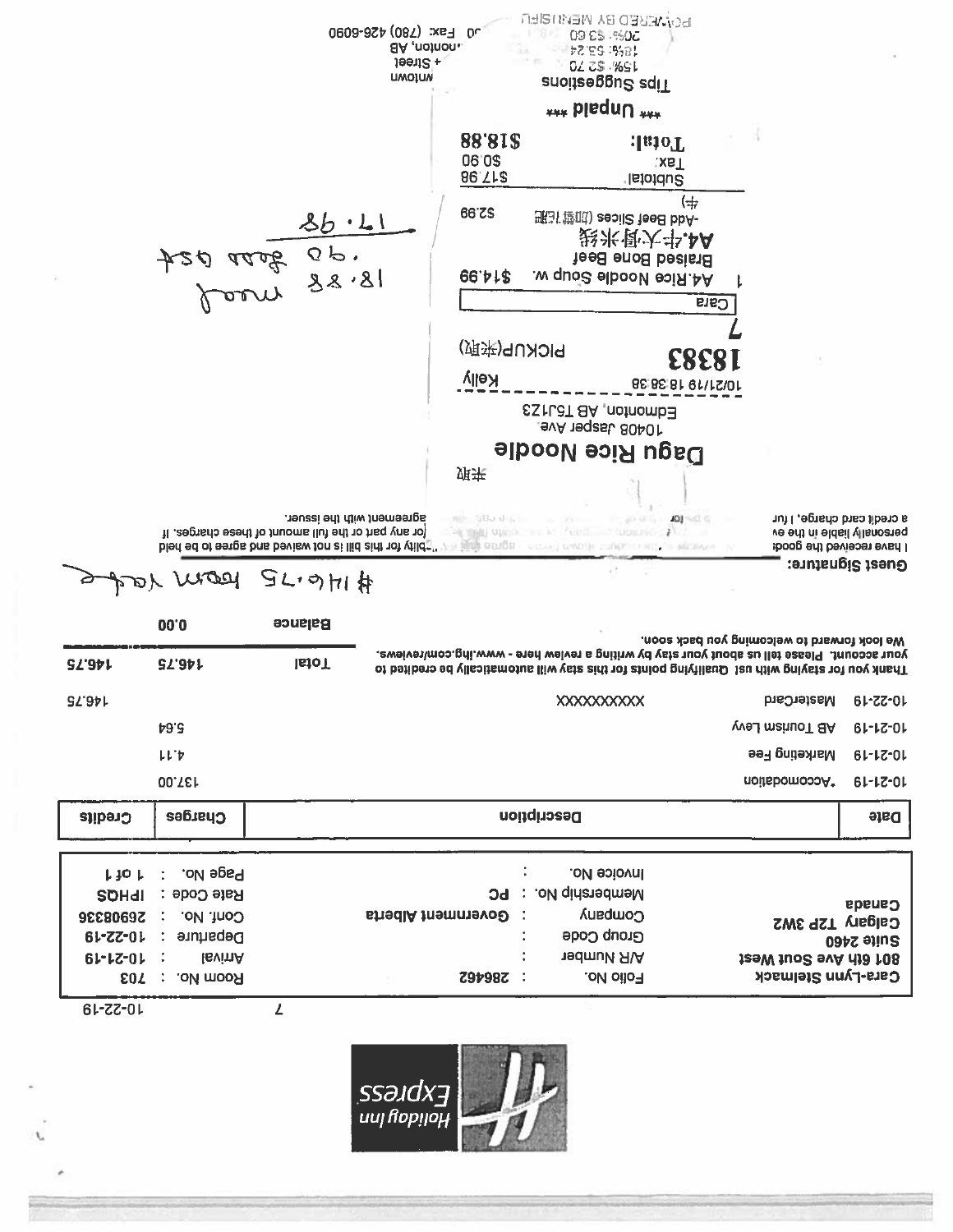# Cara-Lynn Stelmack

| popject:      | Red Arrow Itinerary/Receipt                                            |
|---------------|------------------------------------------------------------------------|
| $\mathbf{10}$ | Cara-Lynn Stelmack                                                     |
| auas.         | October 21, 2019 6:01 AM                                               |
| From:         | Red Arrow Reservations <itinerary@redarrow.ca></itinerary@redarrow.ca> |

-- www.communication.com

# ITINERARY/RECEIPT

-

# 2019-10-21

N

 $\mu$ ו כמו גמסכןו וו $\alpha$ 

CNTCONS - CYTCONS - Arrow Centra' Centra' Centra' Centra' Centra' Centra' Centra' Centra' Centra' Centra' WAY RIDGE SCENIC 70 232-1958 20<br>2008- RESERVIC RIDGE SCENIC XAV RIDGE SCENIC 70 232-1968 208 208 208 208 208 208 208

| <b>AGENT</b><br><b>REP</b><br><b>ENAME</b><br><b>RETURNING</b><br><b>DEPARTING</b><br>.o.q<br><b>CUSTOMER#</b><br><b>ORDERED</b> | <b>NWAQ</b>  | $\overline{\phantom{a}}$ | ZZ-01-610Z | $IZ-0I-6I0Z$ |              |  | $-01-610Z$ | ZLL8Z0Z       |
|----------------------------------------------------------------------------------------------------------------------------------|--------------|--------------------------|------------|--------------|--------------|--|------------|---------------|
|                                                                                                                                  | <b>SETTS</b> | <b>SETVS</b>             |            |              | <b>GROUP</b> |  |            | <b>ORDER#</b> |

 $\mu$ ravellers:

 $\sqrt{2}$ 

### **LIETWACK/CARA LYNN**

| 00'01 \$      | $ZS$ 6 $S$        |            | Per Day Parking  | $S\triangle B\overline{D}Z$ | $(SAep Z)$ $ZZ-01-610Z$ [[141] $Z-01-610Z$<br>Parking Per Day |
|---------------|-------------------|------------|------------------|-----------------------------|---------------------------------------------------------------|
| <b>BITTED</b> | <b>PRICE/UNIT</b> | <b>ALD</b> | <b>OCCUPANCY</b> | <b>URATION</b>              | <b>PRODUCT DESCRIPTION</b>                                    |

| 00.01 \$ | :БэуіэээЯ<br>$n_{\text{sum}}$ | やっか<br>2027   | $C_1 \cdot  $<br>8H<br>₩<br>Q <sub>1</sub><br>co |                                 | $\overline{\phantom{a}}$<br>٠ |
|----------|-------------------------------|---------------|--------------------------------------------------|---------------------------------|-------------------------------|
| 00.01 %  | :IsioT<br><b>boioval</b>      | 00'01 \$      | *******                                          | <b><i>TAJMA SLETWYCK</i></b>    | $17-01$                       |
| $80$ \$  | <b>ELS</b>                    |               | MasterCard                                       | customer: CARA                  | $-610$                        |
|          | $C$ <sub>parges</sub> :       | <b>TNUOMA</b> | <b>REFERENCE</b>                                 | <b>TREUE</b>                    | <b>ETAC</b>                   |
| 00.02    | opivies                       |               |                                                  | рәліәэәұ ѕіиәшбо <sub>с</sub> і |                               |
| 00.02    | Discounts:                    |               |                                                  |                                 |                               |
| ZS'6S    | <b>Base Price:</b>            |               |                                                  |                                 |                               |
|          |                               |               |                                                  |                                 |                               |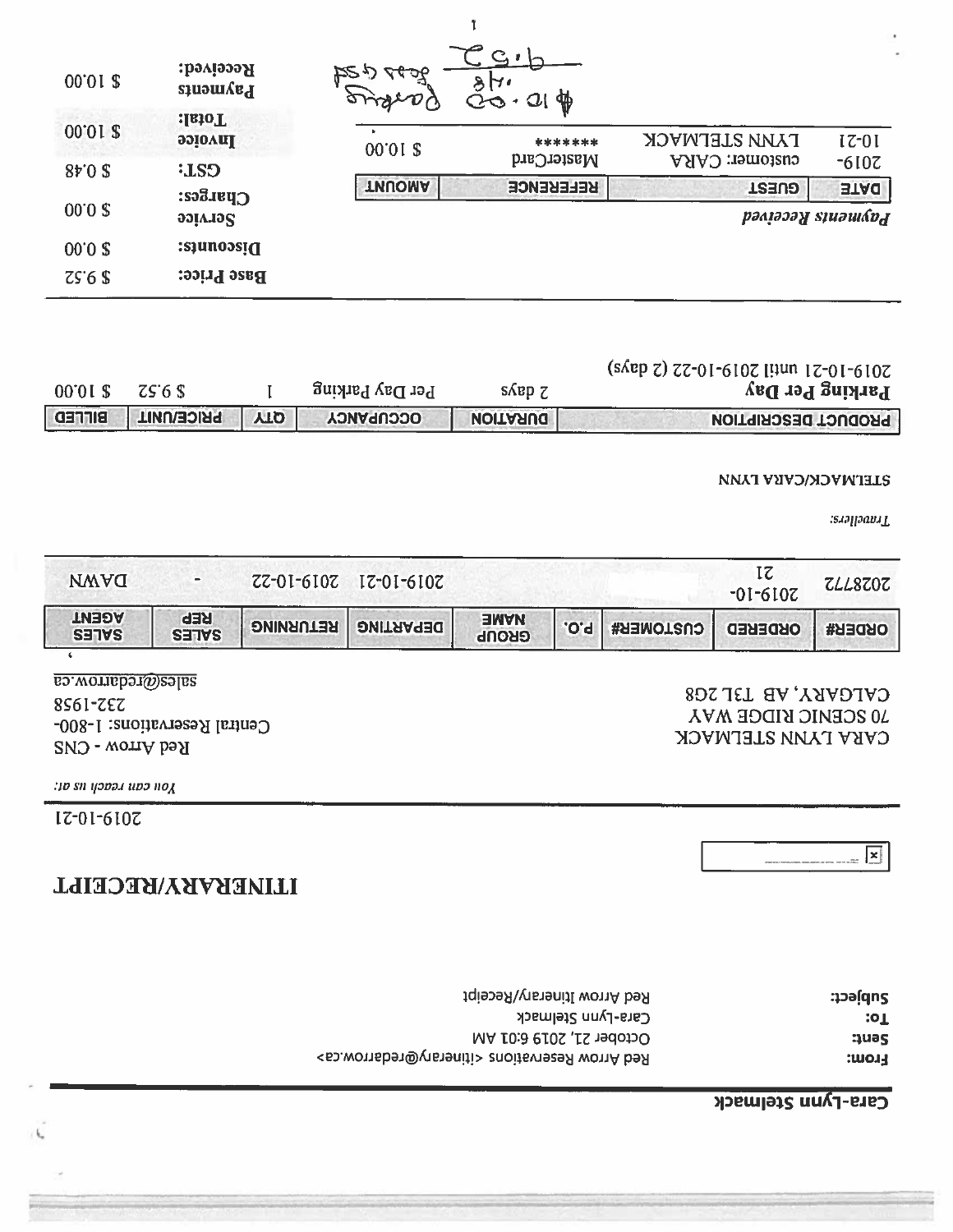| <b>Bonnie Irwin</b>                                                                                                                                                                                              |                                         |                                                                                                        |                  |                  |                              |                                                  |
|------------------------------------------------------------------------------------------------------------------------------------------------------------------------------------------------------------------|-----------------------------------------|--------------------------------------------------------------------------------------------------------|------------------|------------------|------------------------------|--------------------------------------------------|
| From:<br>Sent:<br>To:<br>Subject:                                                                                                                                                                                | October 9, 2019 8:37 AM<br>Bonnie Irwin | Red Arrow Reservations <itinerary@redarrow.ca><br/>Red Arrow Itiherary/Receipt</itinerary@redarrow.ca> | Paud Derest      |                  |                              |                                                  |
| red arrow<br>$\frac{sqrt{e}ly}{\ln \pi\pi}$                                                                                                                                                                      |                                         |                                                                                                        |                  |                  | <b>ITINERARY/RECEIPT</b>     | 2019-10-09                                       |
|                                                                                                                                                                                                                  |                                         |                                                                                                        |                  |                  |                              | You can reach us at:                             |
| OFFICE OF INFORMATION & PRIVACY (106908)<br>410, 9925 - 109th STREET<br>EDMONTON, AB T5K 2J8<br><b>Attn: AUDREY PARKER</b>                                                                                       |                                         |                                                                                                        |                  |                  | Central Reservations: 1-800- | Red Arrow - CTO<br>232-1958<br>sales@redarrow.ca |
| ORDER#<br><b>ORDERED</b>                                                                                                                                                                                         | <b>P.O.</b><br><b>CUSTOMER#</b>         | <b>GROUP</b><br><b>NAME</b>                                                                            | <b>DEPARTING</b> | <b>RETURNING</b> | <b>SALES</b><br><b>REP</b>   | <b>SALES</b><br><b>AGENT</b>                     |
| 2019-10-<br>2022647<br>09                                                                                                                                                                                        |                                         |                                                                                                        | 2019-10-<br>21   | 2019-10-22       |                              | <b>DANIELLE</b>                                  |
| Travellers:<br>Stelmack/Cara-Lynn                                                                                                                                                                                |                                         |                                                                                                        |                  |                  |                              |                                                  |
| <b>PRODUCT DESCRIPTION</b>                                                                                                                                                                                       |                                         | <b>DURATION</b>                                                                                        | <b>OCCUPANCY</b> | QTY              | <b>PRICE/UNIT</b>            | <b>BILLED</b>                                    |
| <b>CEEXP 06:00.</b><br>Assigned to: 05A<br>Departs Calgary (CGYNORTH / CNS<br>304 35 Ave NE) at 06:15 on 2019-10-21.<br>Arrives Edmonton (EDMTO / ETO<br>10014 104 St) at 09:20 on 2019-10-21. (3<br>hrs 5 mins) |                                         | 3 hrs 5 mins                                                                                           | Corporate 1      | -1               | \$71.43                      | \$71.43                                          |
| EDMCAL 14:00 YYC*<br>Assigned to: 03A<br>Departs Edmonton (EDMTO / ETO<br>10014 104 St) at 14:00 on 2019-10-22.<br>Arrives Calgary (CGYNORTH / CNS                                                               |                                         | 3 hrs 50 mins                                                                                          | Corporate 1      |                  | \$71.43                      | \$71.43                                          |

ŋ.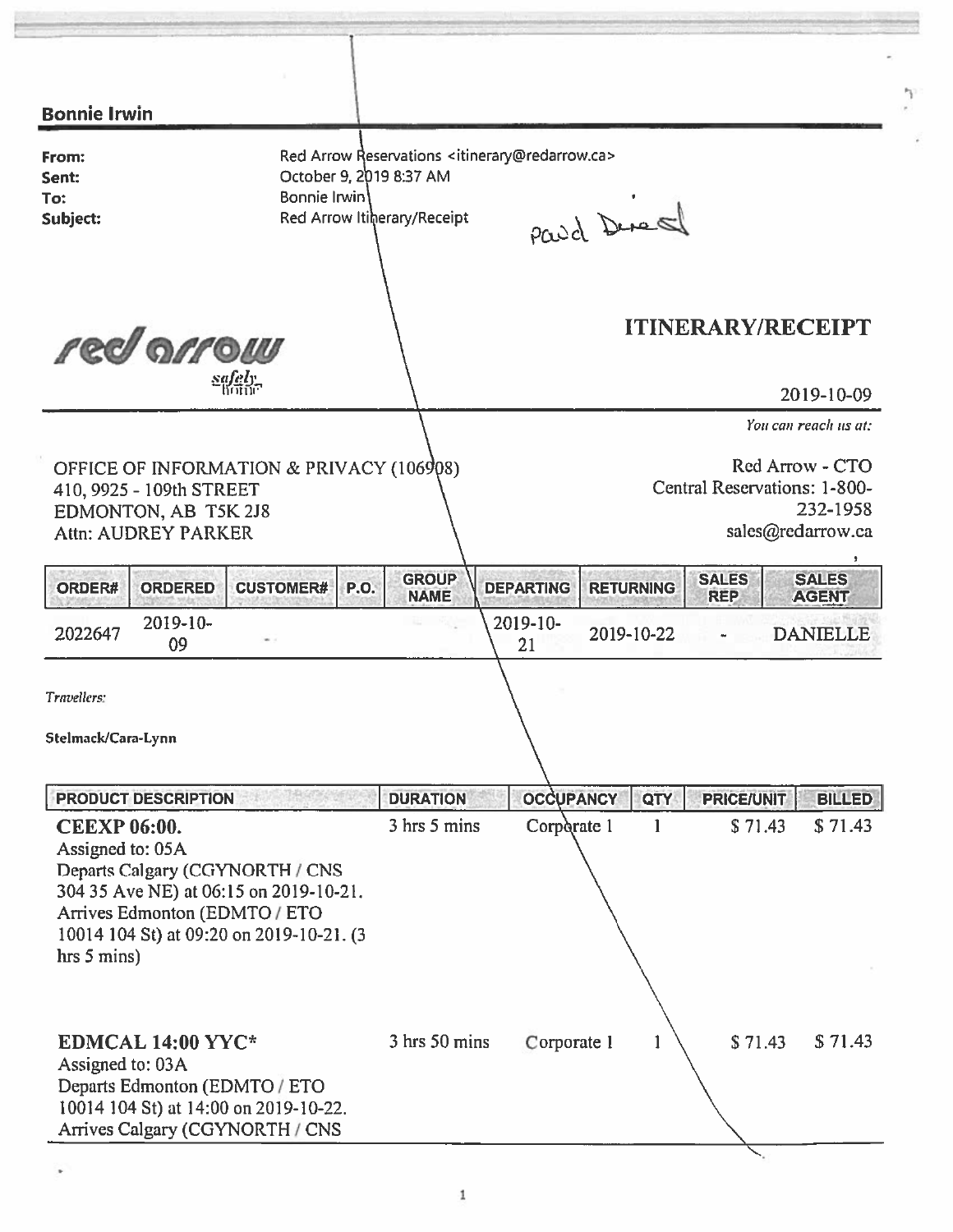30435 AveNE) at 17:50 on 2019-10-22 (3 hrs 50 mins)

|                           | 読み            |                 | <b>Base Price:</b>                | \$142.86 |
|---------------------------|---------------|-----------------|-----------------------------------|----------|
|                           |               |                 | Discounts:                        | \$0.00   |
| <b>Remaining Payments</b> |               |                 | <b>Service</b><br><b>Charges:</b> | \$0.00   |
| <b>INSTALLMENT</b>        | <b>AMOUNT</b> | <b>DATE DUE</b> | Invoice                           | \$142.86 |
| Full Payment              | \$142.86      | 2019-10-09      | <b>Total:</b>                     |          |
|                           |               |                 | <b>Payments</b><br>Received:      | \$0.00   |
|                           |               |                 | <b>Balance</b><br>Duc:            | \$142.86 |

In this case, a problem was also the analyze of the control of the control of the control of the control of the control of the control of

# PLEASE NOTE THAT A PAPER TICKET IS NOT REQUIRED FOR CHECK-IN. PLEASE CHECK IN 15 MINUTES PRIOR TO DEPARTURE

TERMS: DUE UPON RECEIPT GST# BN139981476 Please note that the maximum luggage allowance per person is 4 pieces including carry on bags, and stowed luggage underneath the coach. Carry on bags include purses, backpacks and laptop bags. Additional luggage will incur additional fees. If you wish to time change, date change, or cancel for <sup>a</sup> full refund —30 minutes notice prior to AM departures (prior to time of originating departure point); 3 hours notice prior to P.M. departures (prior to time of originating departure point) must be <sup>g</sup>iven. All Camrose Departures require <sup>30</sup> minutes notice. December13- January <sup>3</sup> to cancel or make any changes to <sup>a</sup> reservation we require <sup>24</sup> hours notice. Failure to provide proper notice makes the trip non refundable. Effective November 1, 2019: Failure to show up or missing your departure will result in forfeit of full fare. \*\*Red Arrow will not be responsible for the loss of or damage to checked luggage in excess of stated maximum liability. In addition, Red Arrow does not accep<sup>t</sup> liability to loss of or damage to unchecked baggage carried on board. For the full policy, please visit www.redarrow.ca or view the policy posted on our information boards at our Ticket Offices\*\* \*\*Red Arrow reserves the right to check I.D. or perform carry-on baggage checks at any time\*\* Corporate Billing Accounts: Payment due <sup>30</sup> days alter completion of trip.

If you wish to change or cancel your booking, <sup>p</sup>lease contact <sup>a</sup> Passenger Experience Representative at 1-800-232-1958.

### Thank you for booking with Red Arrow Motorcoach. We appreciate your business!

Our Core Values: Safety | Customer Service | Resourcefulness | Integrity | Positive Attitude | Team Work | Loyalty | Accountability I Respect I Dedication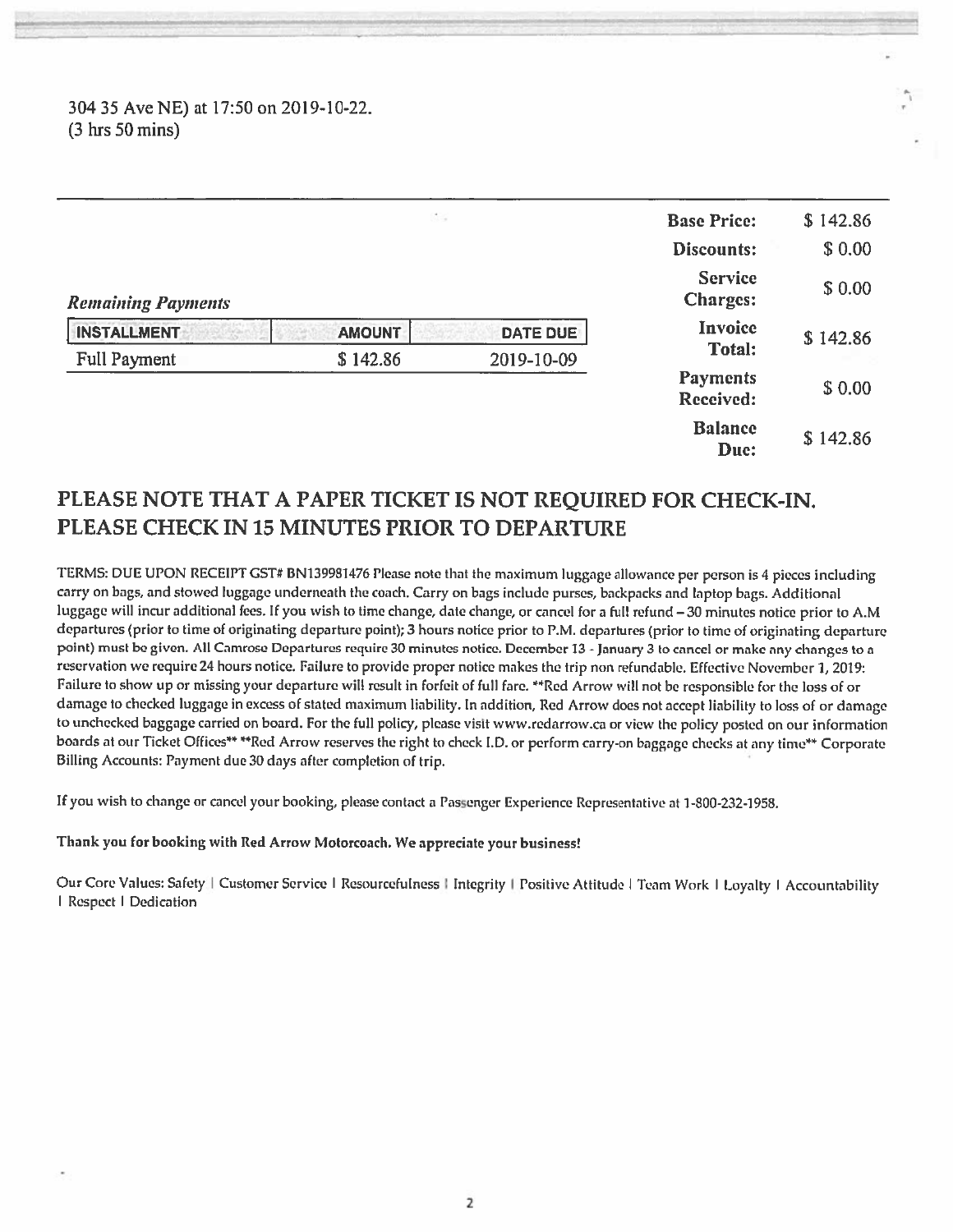#### Office of the Information and Privacy Commissioner of Alberta Can-Lynn Stelmack, Director- Mediation & Investigation Expenses Processed December I, 2019- January 31, 2020

### **Travel Expenses**

| <br>Date Expenses<br><b>Incurred</b> | <b>Destination</b> | <b>Description/Rationale</b> |  | <b>Transportation</b> | Accommodation | Per Diems <sup>2</sup><br>(no receipts) | Meats<br>(with<br>receipts! | Other <sup>3</sup> | Total             |
|--------------------------------------|--------------------|------------------------------|--|-----------------------|---------------|-----------------------------------------|-----------------------------|--------------------|-------------------|
| Feb 4-9                              | Victoria, BC       | Attended Reboot conference   |  | 423.65                | 534.75 \$     | 97.86 S                                 |                             |                    | 84.13 \$1,140.39  |
| <b>Total</b>                         |                    |                              |  | 423.65                | 534.75        | 97.86 \$                                |                             |                    | 84.13 \$ 1,140.39 |

 $1$ Transportation includes: airfare, mileage, rental vehicle, Red Arrow

<sup>2</sup> Where receipts are not provided, Government of Alberta approved per diem meal rates and daily incidental rates are claimed.

<sup>3</sup> "Other" includes taxis, parking, telephone long distance, gas and other sundry travel costs supported by receipts.

#### HospitalitylWorking Session Expenses

| <b>Date Expenses</b><br><b>Incurred</b> | <b>Description/Rationale</b> | <b>Hospitality</b> | <b>Working</b><br>Session. | <b>Total</b> |
|-----------------------------------------|------------------------------|--------------------|----------------------------|--------------|
| <b>Total</b>                            |                              |                    |                            |              |
| <b>Total Expenses</b>                   |                              |                    |                            | \$1,140.39   |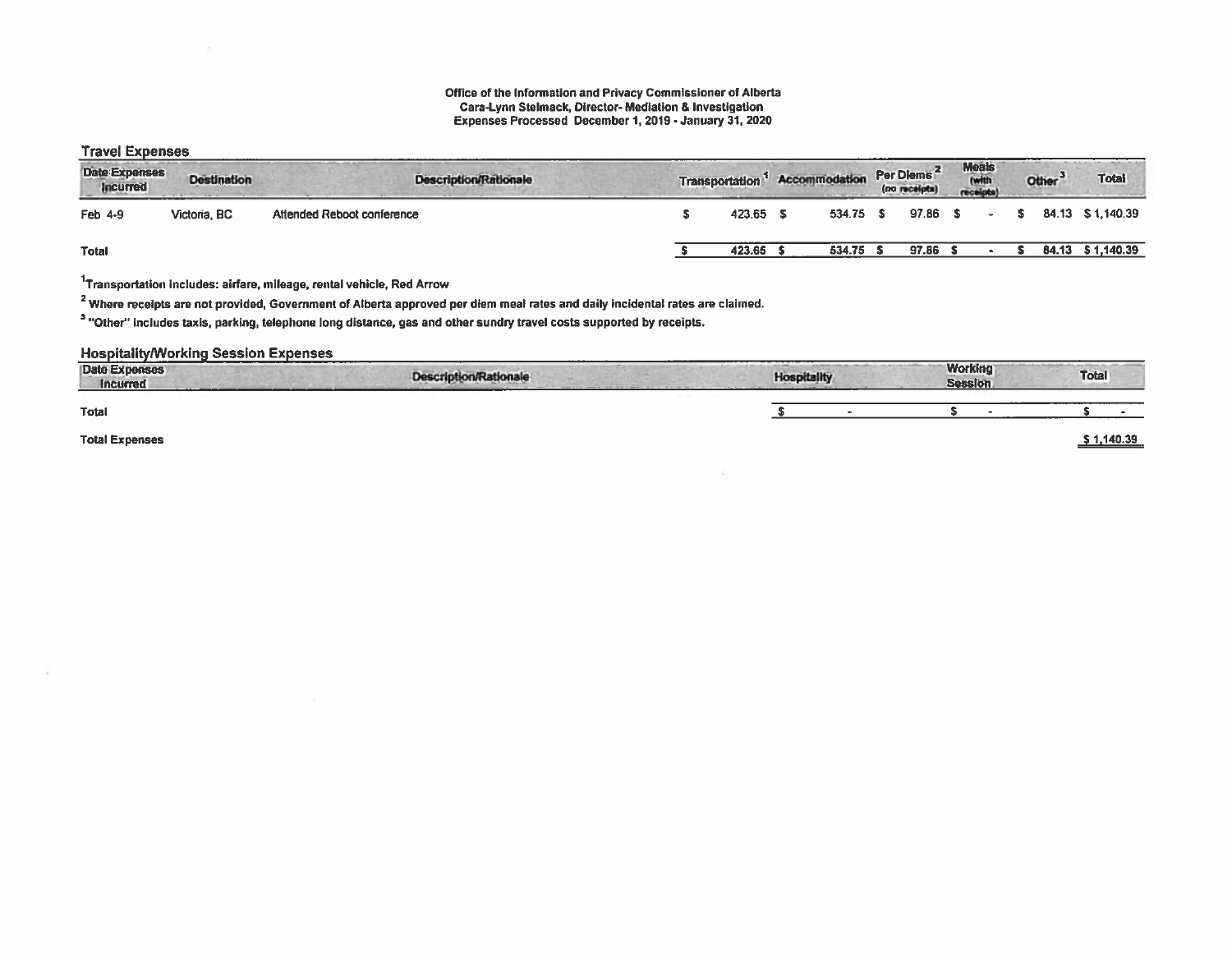YYC to YYJ, YYJ to YYC - (WS - WESTJET) - Carry-on fees unknown - contact carrier

# Payment/Fare Details

Form of Payment CREDIT CARD - MASTERCARD XXXXXXXXXXXX

Fare Calculation Line Table 1999 Manual Contractor Manual Art VYC WS YYJ141.95WS YYC150.45CAD292.40END

Fare CAD 292.40

Taxes/Fees/Carrier-Imposed Charges CAD 36.00 YQI (OTHER AIR TRANSPORTATION CHARGES)

> CAD 17.13 XG8 (GOODS AND SERVICES TAX (OST))

> CAD 14.25 CA4 (AIR TRAVELLERS SECURITY CHARGE)

> CAD 45.00 SQ (AIRPORT IMPROVEMENT FEE  $(A|F)$

CAD 2.25 XG9 (GOODS AND SERVICES TAX (GST))

Total Fare CAD 407.03

# Other Charges

SEAT ASSIGNMENT #8381505177545 (YYC-YYJ / CAD 36.00

QTY 1, YVJ-YVCI QTY 1)

Taxes CAD 1.80

Form of Payment **CREDIT CARD - MASTERCARD : XXXXXXXXXXXX**X

Total CAD 37.80

Total Fare and Other Charges CAD 444.83

wysom

Positive identification required for airport check in Notice:

QST # 1202807956TQ0001 GST # 866112535

Baggage tees are charged in CAO or USC by direction depending on point of departure. Guests departing the United States, Latin America and the Caribbean will pay baggage fees in USD. Please see https://www.westjet.com/en-ca/travelinfo/fares/service-fees for more information.

Passengers embarking upon <sup>a</sup> journey involving an ultimate destination or <sup>a</sup> stop in <sup>a</sup> country other than the country of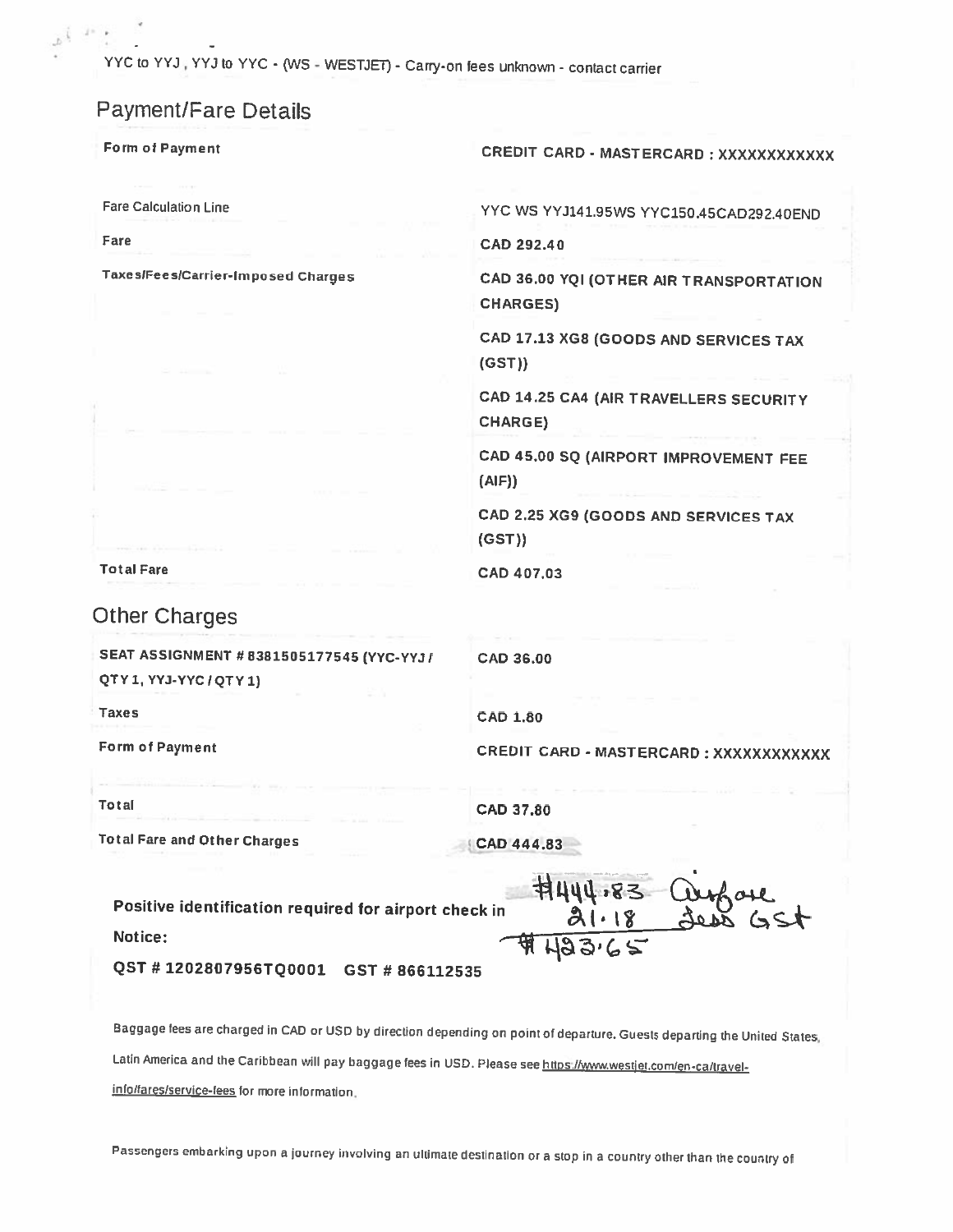

# eTicket Receipt

## Prepared For STELMACK/CARALYNN MS

| <b>RESERVATION CODE</b> | LWXVIR         |
|-------------------------|----------------|
| <b>ISSUE DATE</b>       | 12Dec19        |
| <b>TICKET NUMBER</b>    | 8382153774694  |
| <b>ISSUING AIRLINE</b>  | <b>WESTJET</b> |
| <b>ISSUING AGENT</b>    | WestJet/SDX    |
| <b>TOUR CODE</b>        | ITWXX64        |

# Itinerary Details

| <b>TRAVEL</b><br><b>DATE</b> | <b>AIRLINE</b>                  | <b>DEPARTURE</b>                                            | <b>ARRIVAL</b>                              | OTHER NOTES                                                                                                                                                                          |
|------------------------------|---------------------------------|-------------------------------------------------------------|---------------------------------------------|--------------------------------------------------------------------------------------------------------------------------------------------------------------------------------------|
| 04Feb20                      | <b>WESTJET</b><br><b>WS 227</b> | CALGARY INTLAB.<br><b>CANADA</b><br>Time<br>16:10           | VICTORIA BC, CANADA<br><b>Time</b><br>16:44 | Cabin ECONOMY<br>Seat Number 13A -<br>(CONFIRMED)<br>Baggage Allowance NIL<br>Booking Status OK TO FLY<br>Fare Basis LBVF4ELG<br>Not Valid Before 04FEB20<br>Not Valid After 04FEB20 |
| 09Feb20                      | <b>WESTJET</b><br><b>WS 196</b> | VICTORIA BC, CANADA CALGARY INTLAB,<br><b>Time</b><br>13:15 | <b>CANADA</b><br><b>Time</b><br>15:39       | Cabin ECONOMY<br>Seat Number 14B -<br>(CONFIRMED)<br>Baggage Allowance NIL<br>Booking Status OK TO FLY<br>Fare Basis LBVD0ELG<br>Not Valid Before 09FEB20<br>Not Valid After 09FEB20 |

# Allowances

### Baggage Allowance

VYC to YYJ - 0 Pieces WESTJEr

Prices of additional baggage <sup>p</sup>ieces:

1. 30.00 CAD up to 50 pounds/23 kilograms and up to 62 linear inches/158 linear centimeters

2. 50.00 CAD up to 50 pounds/23 kilograms and up to 62 linear inches/158 linear centimeters

YYJ to YYC - 0 Pieces WESTJET

Prices of additional baggage <sup>p</sup>ieces:

1. 30.00 CAD up to 50 pounds/23 kilograms and up to 62 linear inches/158 linear centimeters

2. 50.00 CAD up to 50 pounds/23 kilograms and up to 62 linear inches/158 linear centimeters

ADDITIONAL ALLOWANCES AND/OR DISCOUNTS MAY APPLY DEPENDING ON FLYER-SPECIFIC FACTORS /E.G. FREQUENT FLYER STATUS/MILITARY/ CREDIT CARDFORM OF PAYMENT/EARLY PURCHASE OVER INTERNET, ETC

Carry On Allowances

YYC to YYJ, YYJ to YYC - 1 Piece (WS - WESTJET)

Carry On Charges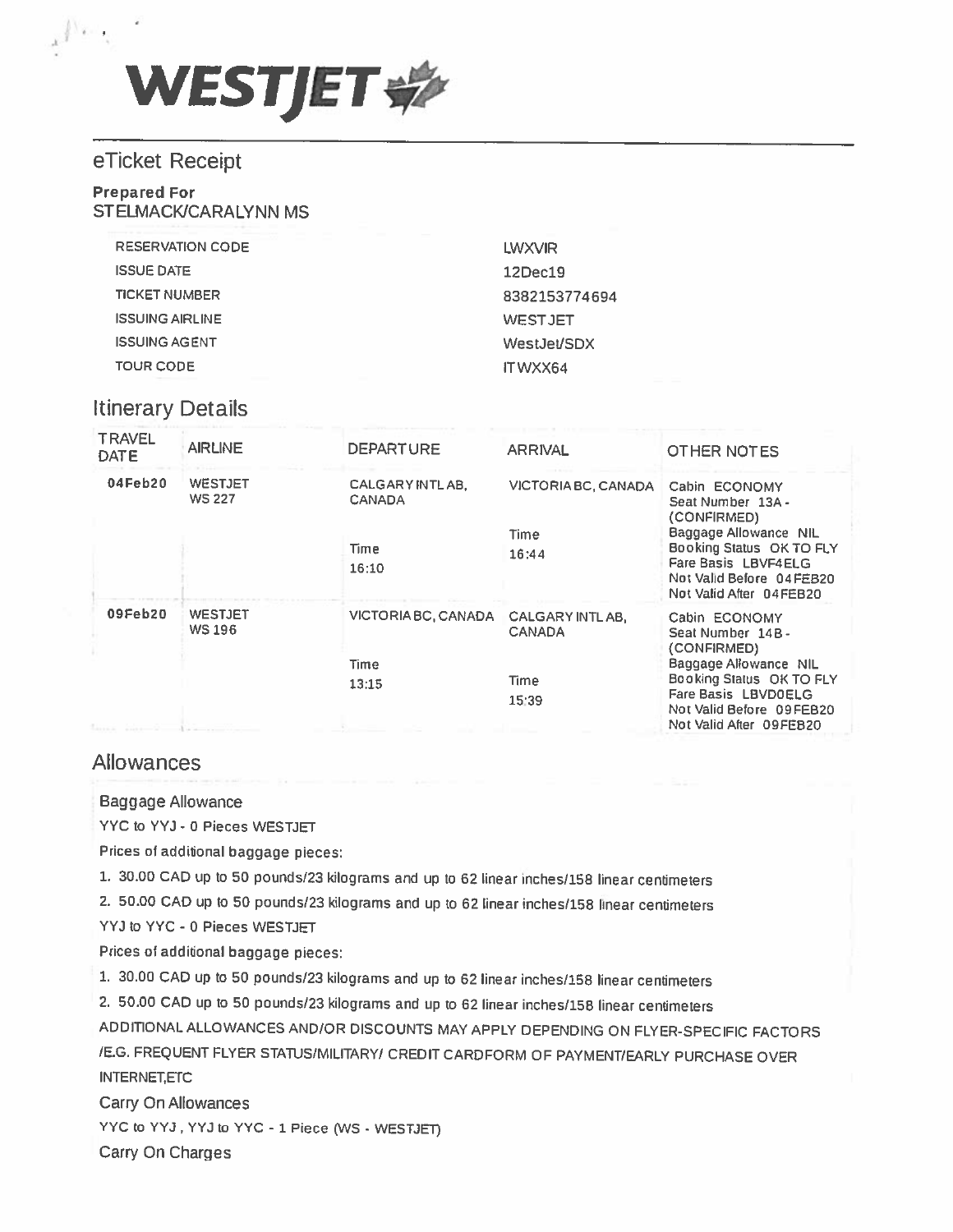

21 Governmenl Street<br>ictoria, BC V8W 1W5<br>250 384 8111 F 250 381 4334<br>- S.T. / H.S.T. Registration # 84193-3179

talgary AB<br>2P3W2 Canada **Is Cara-Lynn Steimack<br>460, 801-6 Avenue SW** teboot Communications Ltd.

| <b>TOUP Nam</b>                       | <b>Page #</b> | 'ashier'<br>zź. | 공후      | Room |
|---------------------------------------|---------------|-----------------|---------|------|
|                                       | 1.1           | $18.14 - 14$    |         |      |
| Privacy & Security Conference Gov 201 | 0<br>2        | 4724            | 1013102 | ខ្ល  |

Departure Arrival Reference No ı.  $\ddot{\phantom{1}}$ 02/60/20<br>02/01/20

|                                      |                | We also invite you to share memories of your experience on our community forum - visit www.everyones.anoxiginal.com.<br>To provide leedback aboul your sizy please contact Indu Brar, General Manager, at Indu.Brar@datmont.com<br>Thank you for choosing Fairmont Holels & Resorts. |                       |          |
|--------------------------------------|----------------|--------------------------------------------------------------------------------------------------------------------------------------------------------------------------------------------------------------------------------------------------------------------------------------|-----------------------|----------|
|                                      | XXXXX          | ELI9DYXXXXXXXXXXX                                                                                                                                                                                                                                                                    |                       |          |
| <b>ADAO RASED</b><br>$4558.81 + 24$  |                |                                                                                                                                                                                                                                                                                      | Room GST              | 02/80/20 |
|                                      |                |                                                                                                                                                                                                                                                                                      | <b>Holel Room Tax</b> | 02/80/20 |
| 子古人                                  | i<br>65        | Destination Marketing Fee 1% p                                                                                                                                                                                                                                                       |                       | 02/08/20 |
|                                      | 159.00         |                                                                                                                                                                                                                                                                                      | Room Charge           | 02/80/20 |
|                                      | <b>SOB</b>     |                                                                                                                                                                                                                                                                                      | Room GST              | 02/20/20 |
|                                      | 17.66          |                                                                                                                                                                                                                                                                                      | <b>Hotel Room Tax</b> | 02/20/20 |
| <b>BOOK RECEIVED TO PLAY CROWNLY</b> |                | Destination Marketing Fee 1% p                                                                                                                                                                                                                                                       |                       | 02/20/20 |
|                                      |                |                                                                                                                                                                                                                                                                                      | Room Charge           | 02/20/20 |
|                                      |                |                                                                                                                                                                                                                                                                                      | Room GST              | 02/06/20 |
|                                      | 17.66          |                                                                                                                                                                                                                                                                                      | <b>Holel Room Tax</b> | 02/99/20 |
| 651                                  |                | Destination Marketing Fee 1% p                                                                                                                                                                                                                                                       |                       | 02/99/20 |
| Oshinkin Jow                         | <b>TSSTO</b>   |                                                                                                                                                                                                                                                                                      | Room Charge           | 02/06/20 |
| PERSONAL.                            |                |                                                                                                                                                                                                                                                                                      |                       |          |
| Ë                                    |                |                                                                                                                                                                                                                                                                                      | Room GST              | 02/90/20 |
|                                      | 17.66          |                                                                                                                                                                                                                                                                                      | Hotel Room Tax        | 02/90/20 |
| 65 <sup>1</sup>                      |                | Destination Marketing Fee 1% p                                                                                                                                                                                                                                                       |                       | 02/05/20 |
|                                      | <b>DO'65L</b>  |                                                                                                                                                                                                                                                                                      | Room Charge           | 02/05/20 |
| 8.03                                 |                |                                                                                                                                                                                                                                                                                      | Room GST              | 02/04/20 |
| 17.66                                |                |                                                                                                                                                                                                                                                                                      | Hotel Room Tax        | 02/04/20 |
| 691                                  |                | Deslination Marketing Fee 1% p                                                                                                                                                                                                                                                       |                       | 02/04/20 |
|                                      | 159.00         |                                                                                                                                                                                                                                                                                      | Room Charge           | 02/00/20 |
| Credits                              | <b>Charges</b> | Additional Information                                                                                                                                                                                                                                                               | Description           | Date     |

Thank you for choosing to stay with Fairmont Hotels & Resorts

í,

à,

i agne itali en van ry ty in tyd is een waard aan ingenis by in tyd in tyd in the latin of ite over the first m<br>A start of the start of the start of the start of the start of the start of the start of the over the start of

' information or reservations, visit us at<br>nw.falmment.com or call Falmont Hotels & Resons irom :<br>led States or Carada 1800 441 1414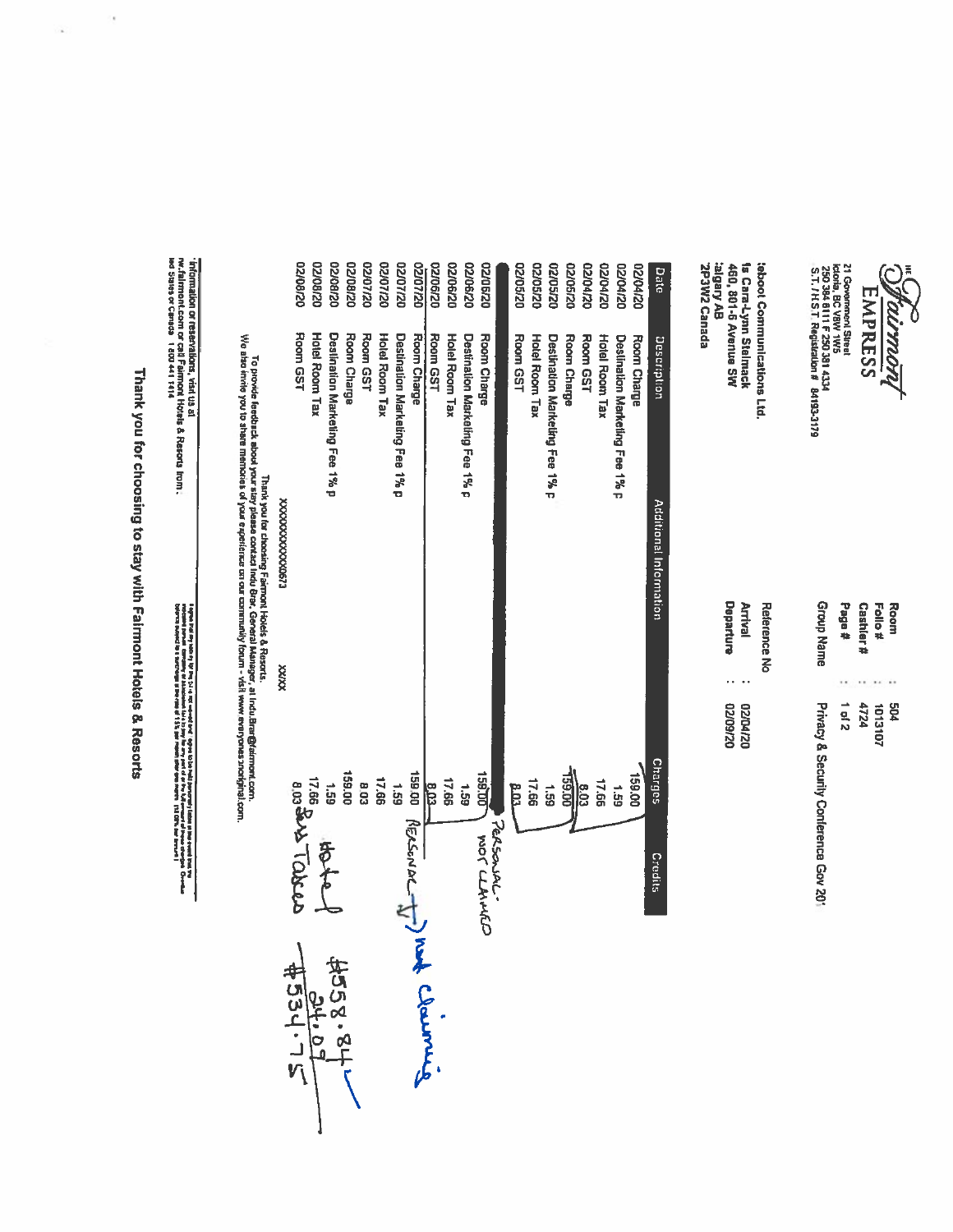# 17:00 -DEPARTURE TO VICTORIA - El 1 (AD)



 $\approx$ 

 $\approx$ 

| <b>y.</b><br><b>AIRPORTShuttle</b> | <b>Confirmation Number:</b> | 75101                                     |  |
|------------------------------------|-----------------------------|-------------------------------------------|--|
| <b>YYJ Airport Shuttle</b>         | <b>Purchaser Name:</b>      | Stelmack, Cara-Lynn                       |  |
|                                    | <b>Activity Name:</b>       | 17:00 - Departure to Victoria -<br>Ε1     |  |
|                                    | <b>Valid Date:</b>          | Feb 04, 2020                              |  |
|                                    | <b>Activity Time:</b>       | 17:00                                     |  |
|                                    | <b>Pick Up Time:</b>        | 17:00                                     |  |
|                                    | <b>Pickup Location:</b>     | Airport - Victoria International<br>(YYJ) |  |
|                                    | <b>Dropoff Location:</b>    | <b>Fairmont Empress</b>                   |  |
|                                    |                             |                                           |  |



# TRAVEL PROTECTION @ 1.00

| уу.<br><b>AIRPORTShuttle</b> | <b>Confirmation Number:</b> | 75101                    | 75101 P30 |
|------------------------------|-----------------------------|--------------------------|-----------|
| <b>YYJ Airport Shuttle</b>   | <b>Purchaser Name:</b>      | Stelmack, Cara-Lynn      |           |
|                              | <b>Product Name:</b>        | Travel Protection @ 1.00 |           |
|                              | Valid Date:                 | Feb 04, 2020             |           |
|                              | <b>Pick Up Time:</b>        |                          |           |
|                              |                             |                          |           |

# Purchase Receipt

| <b>Confirmation Number:</b> | 75101 |  |  |
|-----------------------------|-------|--|--|
|-----------------------------|-------|--|--|

| <b>Guest Name:</b> | Stelmack, Cara-Lynn | .<br>$\cdot$ THIS IS A I |
|--------------------|---------------------|--------------------------|
| Date of Purchase:  | 2020-02-03 11:04:55 | <b>PURCHASED</b>         |

Purchase Amount: \$20.70

- 
- Guest Name: Stelmack, Cara-Lynn **THIS RECEIPT IS NOT A VALID TICKET**<br>FIHIS IS A RECEIPT FOR SERVICE

 $H_{4,71}$  + 64.42= 84.13  $\overline{F}$